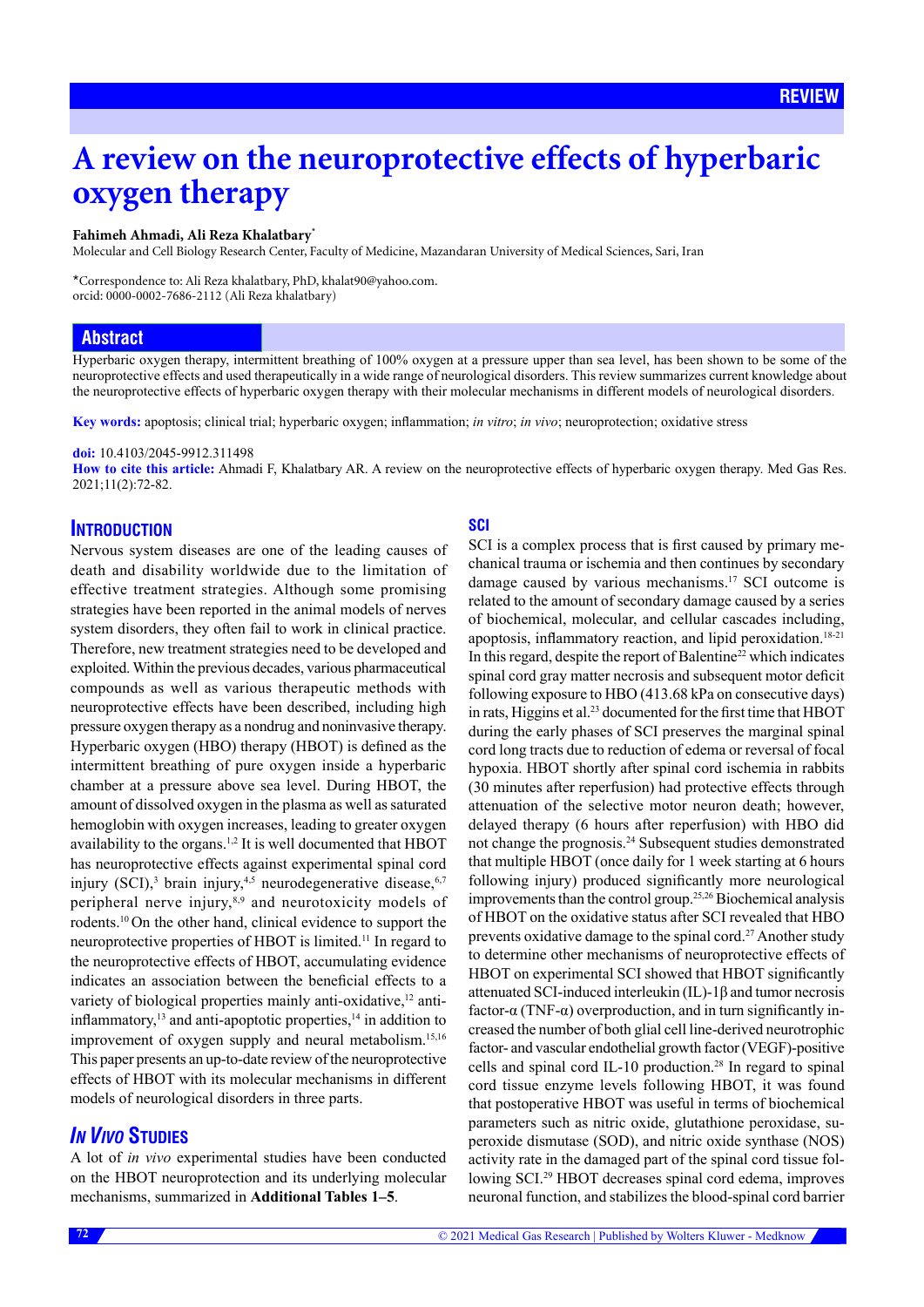through downregulation of matrix metalloproteinase (MMP)- 2, IL-6, and MMP-9 and upregulation of VEGF.30 Another study documented that HBOT through inducible NOS (iNOS) mRNA-iNOS-nitric oxide signaling pathway can promote the neuroprotection following SCI.3 The inflammatory process is one of the major causes of secondary SCI. In this regard, Yang et al.31 documented that HBO intervention reduced secondary SCI via nuclear factor-κB (NF-κB) and high-mobility group protein B1 (HMGB1) downregulation in rats with acute SCI. In regard to the other neuroprotective mechanism of HBO on SCI, it was documented that hypoxia-inducible factor-1 $\alpha$ (HIF-1 $\alpha$ ) reduction and VEGF elevation by HBO intervention may be inversely associated with spinal cord repair.<sup>32</sup> Another study documented that HBOT via Toll-like receptor (TLR)2/ NF-кB signaling induced protective effects against rat SCI.<sup>33</sup> The researchers believe that HBOT reduces secondary SCI and promotes neurological outcome through TLR2/NF-кB signaling pathway. A research has shown that early HBOT (at the  $1<sup>st</sup>$  hour after trauma) contributed to the biochemical and histopathological improvement of the rats after SCI.<sup>34</sup> To determine the mechanisms of HBOT in SCI, a study measured the expression levels of connexin 43 and VEGF in the damaged part of the spinal cord.<sup>35</sup> The results showed that VEGF significantly increased, while the level of connexin 43 significantly decreased after HBOT. Immunoreactive responses are like a double-edged sword in which the macrophages were considered as predominant inflammatory cells. In this regard, results of a study showed that HBOT by altering the macrophage M1 phenotype to the M2 phenotype modified the inflammatory environment, which promotes functional recovery and axonal extension.<sup>36</sup> Liang et al.<sup>37</sup> demonstrated that HBOT compromised NACHT domain leucine rich repeat and pyrin domain containing protein 3 (NALP-3) inflammasome, caspase 1 and adaptor molecule apoptosis-associated speck-like protein, in addition to mitigating IL-1β release in the damaged spinal tissue. HBOT has a protective effect on SCI by reducing neuronal cell apoptosis and *MMP-9/2* gene expression in rats, so that improved motor function scores and increased myelinated nerve fibers.<sup>38</sup> Studies emphasize the key role of endoplasmic reticulum stress in the induction of neuronal apoptosis following SCI. In this regard, it was documented that HBOT by inhibiting endoplasmic reticulum stress-induced apoptosis alleviated secondary SCI and thereby improved the neurological function.<sup>39</sup> Another study tested the hypothesis that HBOT via regulation of c-Jun N-terminal kinase (JNK) and glucose-regulated protein 78 expression ameliorates secondary SCI.<sup>40</sup> The results showed that HBOT increased glucose-regulated protein 78 level and decreased that of JNK which leads to tissue and motor recovery. In regard to the HBOT effects on inflammatory process after SCI, Kang et al.<sup>41</sup> documented that HBO intervention by regulation of NF-κB, TLR4, and HMGB1 signaling pathways reduces secondary SCI in rats. Autophagy, a lysosome mediated metabolic pathway, plays a key role in cell survival, differentiation, development, and homeostasis. It has been reported that regulation of autophagy improves neurological function after SCI.<sup>42</sup> In this regard, it was documented that enhancement of autophagy expression and acceleration of cell repair rate after SCI may be another mechanism of action of HBOT.<sup>43</sup> HBOT

potentially by inhibiting receptor expression for monocyte chemoattractant protein 1 and advanced glycation end products recovers locomotor function.<sup>44</sup> Results of another study which was investigated the mechanisms of HBOT following SCI, suggested that reducing lipid oxidation and oxygen free radicals is one of the mechanisms.<sup>45</sup> Sun et al.<sup>46</sup> documented that HBO significantly improved the recovery of neuronal function and fractional anisotropy compared to SCI group on days 7, 14, and 21 after SCI. Recently, it was documented that HBOT improves neurological disorders by amelioration of apoptosis and suppressing dendritic/synaptic degeneration through upregulating the brain-derived neurotrophic factor (BDNF)/tropomyosin receptor kinase B signaling pathways in the anterior horn of spinal cord after SCI.<sup>47</sup> Also, another study revealed that HBO via stromal cell-derived factor-1/ CXC chemokine receptor 4 axis activation and promotion of BDNF expression improves neurological function after SCI in rats.48 HBO improves functional recovery through inhibiting iNOS, cyclooxygenase-2, glial fibrillary acidic protein, and neuron-glial antigen 2; meanwhile this process may be due to inhibition of NF-κB and Akt pathways.<sup>49</sup> Assessment of HBOT in rat model of SCI using diffusion tensor imaging showed that HBOT for 4 weeks is the more appropriate course. $50$ 

### **Brain injury**

Studies have shown that brain damages after stroke or trauma are due to a variety of pathophysiological processes such as nitrative and oxidative stress, disruption of the blood-brain barrier (BBB), excitotoxicity, neural cell death, inflammatory reactions, and deficits in angiogenesis.51-53 In this regard, Weinstein et al.<sup>54</sup> showed that HBOT conferred significant protection against death from untreated cerebral ischemia in anaesthetized gerbils, while histological examination showed that the extent of patchy bilateral ischemic neuronal damage was much less in surviving gerbils that received HBOT. After that, a study was conducted to determine the effects of HBOT on free radical generation and lipid peroxidation following global cerebral ischemia.55 Results of this study showed that HBOT elevated the level of oxygen free radicals after ischemia in the brain, but, this elevation was not accompanied with increased lipid peroxidation or decreased neurophysiological recovery. In fact, despite the initial increase in free radical generation, the amount of peroxidation was similar to control group, while the cortical somatosensory evoked potential recovery was more than 50-fold in the HBO-treated animals relative to the control group. Another study documented that HBO reduces blood flow and brain vascular permeability after global cerebral ischemia in rabbits, however, recovery of the somatosensory evoked potential was the same as control and HBO groups.<sup>56</sup> While, HBOT in another study had no beneficial effects on neurologic outcome after acute focal cerebral ischemia.57 It was reported that adult rats with middle cerebral artery occlusion which are exposed to HBO immediately or after a 60-minute delay showed improvement in motor impairment, as well as a reduced cerebral infarction compared to normal atmospheric pressure.58 Assessment of the role of neutrophils and prophylactic HBO on cerebral injury revealed that HBOT before ischemia at 2.8 atmosphere absolute (ATA; 1 ATA = 101.325 kPa) for 45 minutes reduces myeloperoxidase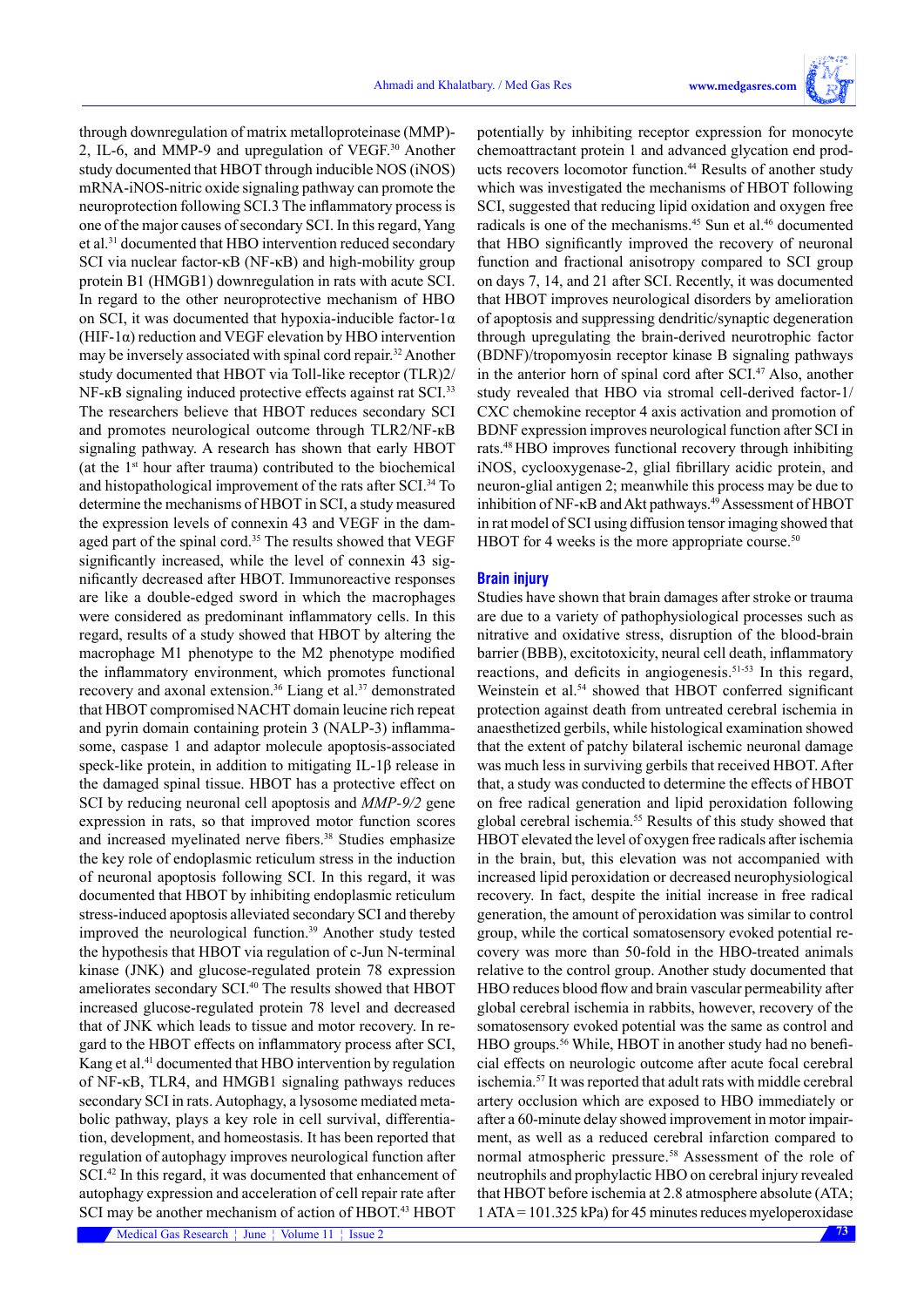

laminin-5 and blocks upregulation of postischemic plasma MMP. Calvert et al.74 tested the hypothesis that HBO alternates the expression of HIF-1 $\alpha$  in neonatal hypoxia-ischemia. The results showed that HBOT increased glucose transporter-1, glucose transporter-3, aldolase, and lactate dehydrogenase expression, while decreased p53 expression and HIF-1 $\alpha$ -p53 interaction. Therefore, HIF-1 $\alpha$  phenotype alternation is one of the underlying mechanisms of HBO neuroprotection following neonatal hypoxic-ischemic injury. Effectiveness of HBO is controversial in permanent ischemia models, so that in extensive focal ischemia HBOT is only effect in early recanalization.75 HBOT can reduce neuronal apoptosis after TBI by reducing cytochrome c secretion and Bax dimers and overregulation of Bcl-2 expression.<sup>76</sup> The effects of HBOT on inflammatory infiltration and expression of MMPs in rat dynamic cortical deformation have been evaluated.77 HBOT showed that a significant reduction in the number of terminal deoxynucleotidyl transferase dUTP nick end labeling positive cells, neutrophilic inflammatory infiltration, and MMP-9 expression. The potential neuroprotective effects of HBOT in a focal cerebral ischemia model proved with significant neuroprotection (reduction of infarct volume) at 5 hours after ischemia that lasted for 168 hours.78 A study revealed that early intra-ischemic HBOT could reduce hemorrhagic transformation (hemoglobin content) in a rat model of focal transient cerebral ischemia.79 A 40-day series of 80 low-pressure HBOTs following TBI increases vascular density in the damaged hippocampus and improves cognitive function.<sup>80</sup> Zhou et al.<sup>81</sup> tested the effects of HBOT on mitochondrial function, as measured by cognitive improvement and cellular adenosine triphosphate after lateral fluid-percussion injury in rat. The results showed that HBO-treated animals had significantly higher levels of cerebral ATP and cognitive recovery and lower neuronal loss in the CA2/3 and hilar regions. In another study, cerebral partial pressure of oxygen was measured using electron paramagnetic resonance oximetry before and after occlusion of the middle cerebral artery and HBO exposure in rats.82 The results of the study revealed that measurements of the partial pressure of oxygen showed no increase in ischemic or normal hemispheres minutes after HBO exposure, despite decreasing the infarct size. Another study suggested that hyperoxia protection is due to a negative regulation of the proapoptotic function of mitochondrial translocator protein such as mitochondrial membrane potential conservation after cerebral contusion.83 Study on optimal dosing and timing of HBOT in a rat model of transient ischemia/reperfusion revealed that oxygen is a highly neuroprotective molecule when used early and in high doses.<sup>84</sup> Results of a study suggested

concentration, functional neurologic deficits, and cerebral infarct volume through inhibiting neutrophil sequestration.<sup>59</sup> Results of an investigation revealed that altered excitatory amino acids and brain energy metabolites which occurred during brain ischemia were regulated with HBOT at different times after ischemia.<sup>60</sup> Neurotrophin-3 plays a protective role against neuronal cell death in response to brain ischemia. In this regard, it was documented that HBOT decreases downregulation of the post-ischemic neurotrophin-3 mRNA in the rat hippocampus.<sup>61</sup> HBOT has dual effect on cerebral infarction, and using HBO within 6 hours of ischemia-reperfusion injury can be beneficial but using HBO 12 hours or more after injury can be harmful, while tissue damage was not reduced by HBO during 4 hours of permanent focal cerebral ischemia.<sup>62</sup> Yin et al.<sup>63</sup> revealed that HBOT can lead to an inhibition of cyclooxygenase-2 over-expression in cerebral cortex after cerebral ischemia. Hyperbaric oxygenation reduces focal brain damage and reduces striatal dopamine secretion after occlusion of middle cerebral artery.64 One of the molecular mechanisms of protection by HBO is the prevention of apoptosis which might preserve more tissue in the brain and improve neurological function. In this regard, Yin et al.<sup>65</sup> documented that HBOT (7 days after reperfusion) reduced brain infarction and improved neurologic scores by preventing apoptotic death (abolished DNA fragmentation and reduced terminal deoxynucleotidyl transferase dUTP nick end labeling-positive cell number) in rat ischemic cortex. It is well known that cerebral ischemia causes significant changes in the  $Na^+$ ,  $K^+$ -ATPase and SOD activities. In this regard, it was documented that preservation of Na<sup>+</sup>,K<sup>+</sup>-ATPase and reinforcement of SOD activity are the possible mechanisms of HBOT in severe brain ischemia.66 Assessment of the apoptotic cell number revealed that HBOT attenuated secondary brain damage in an experimental transient brain injury (TBI). $67$  To elucidate the timing and mechanisms of HBO protection following cerebral ischemia, Veltkamp et al.68,69 examined the early *in vivo* effects of HBO by repetitive magnetic resonance imaging and BBB permeability for sodium fluorescein 2 hours after transient focal ischemia. The results showed that HBO significantly decreased abnormal diffusion weighted imaging signal volume, lesion size on T2-weighted images, BBB permeability on T1 weighted images, and vasogenic edema assessed on T2 weighted images and histologic sections after 24 hours. Another study suggested that delayed, but multiple HBOT (2.5 ATA, 2 hours per dayfor 6 consecutive days) can improve neurological function and reduce cerebral infarction after transient focal ischemia.70 Recent data emphasize the key role of apoptosis in the spread of lesion after TBI. In this regard, Bcl-xL, Bcl-2 and Bax proteins immunostaining in the brain tissue showed a significant increase in Bcl-2 and Bcl-xL antiapoptotic proteins after HBOT, while staining for pro-apoptotic protein Bax did not significant.<sup>71</sup> A study was conducted to assess HBOT effects on intracranial pressure dynamics and survival in rat severe fluid percussion brain injury, concluding HBOT during the early phase of injury significantly diminished intracranial pressure elevation rate and reduced mortality rate.72 In regard to BBB integrity preservation with HBOT after cerebral ischemia, Veltkamp et al.73 documented that HBO decreases ischemic degradation of cerebral microvascular

**74** Medical Gas Research  $\frac{1}{2}$  June  $\frac{1}{2}$  Volume 11  $\frac{1}{2}$  Issue 2 that single HBOT has a time limitation of 12 hours after TBI; meanwhile multiple HBOTs have the ability to extend the delivery time window after TBI.<sup>85</sup> Sun et al.<sup>86</sup> found that HBO decreases infarct size and reduces post-thrombolytic intracerebral hemorrhage after thromboembolic occlusion of the middle cerebral artery in rats. Also, it was documented that hyperbaric oxygenation has neuroprotective effects in middle cerebral artery occlusion-induced brain injury through reducing hydroxyl free radical formation and glutamate release.<sup>12</sup> Zhao et al.<sup>87</sup> documented that HBOT increases claudin-5 and claudin-1 expression, and decreases permeability of the BBB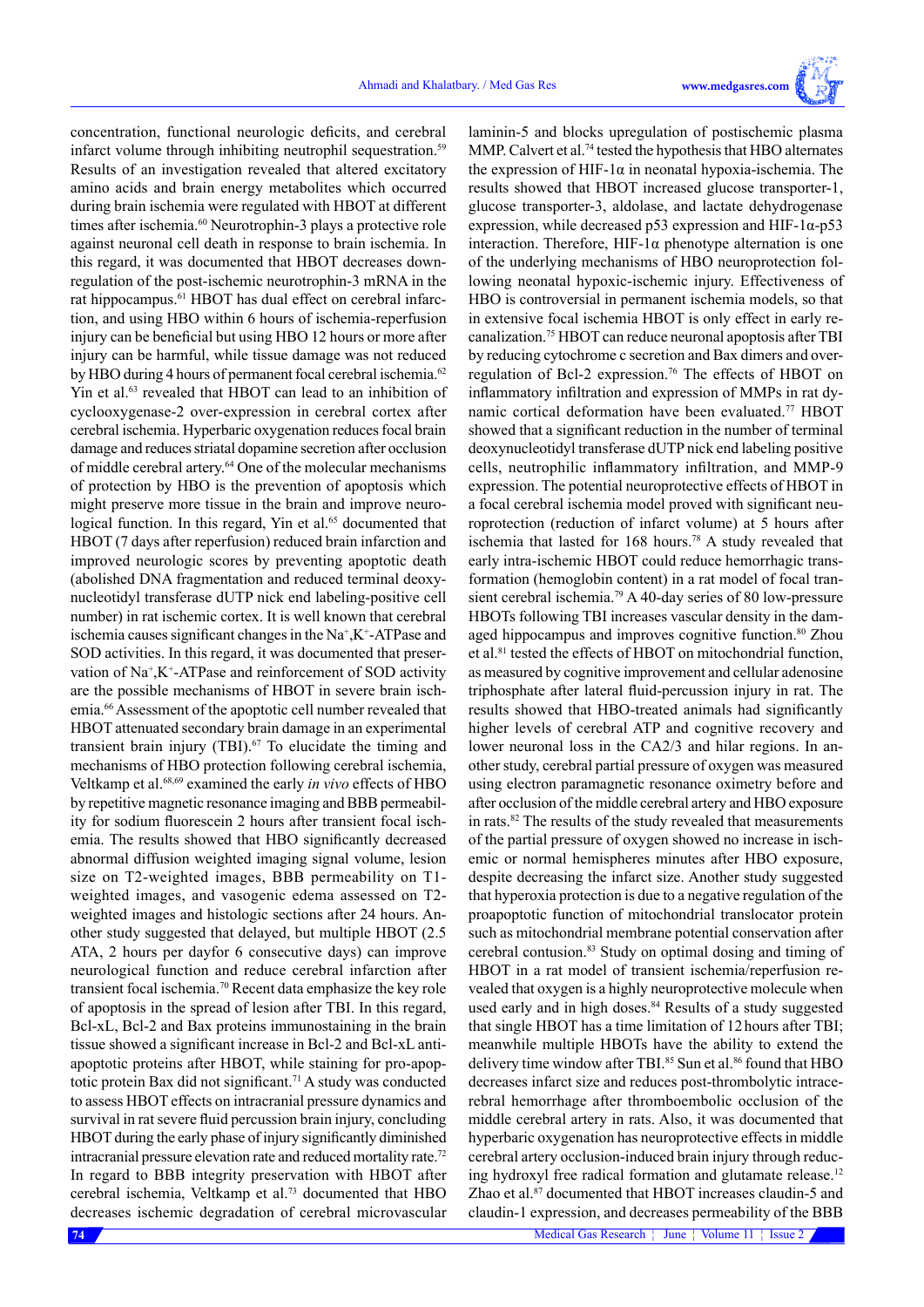via the suppression of MMP-2 and MMP-9 after cerebral ischemia–reperfusion in rats, respectively. HBOT stimulates IL-10 overproduction, neurogenesis, and angiogenesis, while reduces gliosis following TBI in rat.13 Also, HBOT reduced TBI-induced TNF-α expression and microglial activation during the acute phase of TBI resulting in a neuroprotective effect.88 Data of another study showed that HBOT through promoting axonal sprouting and synapse remodeling can intensify neuroplastic responses, which contributes to the improvement of locomotor function following cortical ablation in rat.89 Study on the effects of hyperbaric oxygenation on oxidative stress in acute transient focal cerebral ischemia in rats revealed significant reduction in infarct volume, activation of astrocyte, and increasing glutathione level.<sup>90</sup> Neonatal hypoxia-ischemia encephalopathy causes brain damage and neurodegeneration leading to cognitive and behavioral impairment. Liu et al.<sup>91</sup> suggested that HBOT is effective in promotion of histological and long-term functional recovery after neonatal hypoxia-ischemia brain damage due to caspase-3 inhibition and apoptosis inducing factor-mediated pathways. In regard to the effects of delayed HBOT on cerebral ischemia and its potential mechanisms, it was documented that delayed HBOT promotes neurogenesis and improves neurofunctional recovery in the late-chronic phase of stroke probably due to reactive oxygen species/HIF-1α/β-catenin pathway.92 Despite the mentioned beneficial effects of HBOT in experimental models of stroke, Lu et al.<sup>93</sup> documented that HBOT increases brain damage area by activation of extracellular signalregulated kinase (ERK) 1/2, which interrupts autophagy flux in a transient cerebral ischemic rat model. IL-10 plays an important role in the neuroprotection of HBOT against TBI, so that IL-10 deficiency aggravates the brain damage and abrogates the beneficial effects of HBOT on apoptosis, inflammation, and edema after injury.<sup>94</sup> A study was conducted to investigate the effect of the different hyperbaric oxygenation manipulations based on morphological, molecular-biological, and behavioral tests at 4 hours, 15 days and 75 days after TBI in rats.95 The results showed that hyperbaric oxygenation inhibits cell apoptosis in the rat hippocampus and improves their physiological functions in the HBO-early group better than the HBO-delayed group. Another study demonstrated that HBO could enhance neuroprotection and improve prognosis through inhibiting cerebral edema, intensifying the metabolism of local neurons, reducing apoptosis, inhibiting the inflammatory reaction, and protecting BBB integrity in a blast-induced TBI model in rabbits.<sup>96</sup> Kraitsy et al.<sup>97</sup> showed that the longterm protective effects of HBOT are provided by the cortex remyelination, which is demonstrated by the recovery of sensorimotor function. Also, using diffusion-weighted imaging and DCE-magnetic resonance imaging revealed that HBO improves cytotoxic edema and impaired BBB and promotes the recovery of neurofunction after experimental TBI.<sup>98</sup> HBOT during the acute phase of TBI can attenuate TNF-α and transforming growth-interacting factor, and increase transforming growth factor β-1 which leads to decreased apoptosis in the affected cortex.<sup>14</sup> Liu et al.<sup>99</sup> found that daily HBOT significantly improved Morris water maze performance and attenuated edema in the ipsilateral hippocampus after TBI, suggest-

ing that the therapeutic effect of HBO is at least partially mediated through reducing brain edema. The effects of HBO on cognitive dysfunction showed that HBOT, provided 5–7 days after craniocerebral trauma, improves cognitive function and neuroplasticity in a controlled cortical impact rat model.<sup>100</sup> Study of the relative neuroprotective effects HBOT and TLR4 knockout following temporary middle cerebral artery occlusion in mouse revealed that a single HBOT immediately after occlusion and after 24 hours reperfusion significantly reduces edema and improves perfusion, while, TLR4 knockout protects mice against ischemia but to a lesser extent than HBOT.<sup>101</sup> It was documented that HBOT due to inhibition of the TLR4/ NF-κB signaling pathway protects the neurons after traumatic injury in rat, so that significantly inhibits the activation of the TLR4/NF-κB signaling pathway, reduces TNF-α, caspase-3, IL-1β and IL-6 expression, and reduces neural apoptosis and improves the neurological function.102 HBOT increased expression of the heme oxygenase, nuclear factor erythroid 2-related factor 2 (Nrf2), and quinine oxidoreductase 1 in the brain tissue around the lesion and also improved neurological function after TBI.103 A study revealed that HBO reduces IL-1β and IL-18 and suppresses protein expression of inflammasome components, along with high-mobility group box 1 reduction after TBI in the brain and serum.<sup>104</sup> In regard to repetitive mild TBI, it was found that HBOT significantly decreased the magnetic resonance imaging-identified abnormalities and tissue histopathology.105 HBOT ameliorates TBIinduced depression-like behavior by reducing neuroinflammation if early intervention is possible, suggesting a possible mechanism by which depression-like behavior recovery might occur.106 Results of a study showed that immediate and delayed HBOT for moderate TBI in mice have similar effects, so that displayed significant improvement in learning abilities, decreased neuronal loss and reactive astrocytes, and increased myelin basic protein.107 Recently, it was found that HBO promotes neural stem cell proliferation and migration to the lesion area by activating VEGF/ERK signaling on day 7 after TBI.108 It is well known that the nucleotide binding oligomerization domain like receptor family pyrin domain containing 3 (NLRP 3) inflammasome has been implicated in the secondary injury of TBI. In this regard, Qian et al.<sup>109</sup> documented that HBO improves motor score and reduces brain edema following TBI, along with IL 1β, IL 18, and NLRP 3 inflammasome components reduction. The results revealed that HBO decreases inflammation via modulation of microglial NLRP-3-inflammasome signaling. HBOT following hyperglycemic middle cerebral artery occlusion in rat reduces hemorrhagic transformation and infarction volume via ATP/NAD<sup>+</sup>/Sirt1 pathway which may be a promising approach for diabetic patients with acute ischemic stroke.<sup>110</sup> Multiple HBOT significantly decrease the expression of c-jun, c-fos, and Bax, while increase the expression of Bcl-2, neurotrophin-3, glial cell line-derived neurotrophic factor, BDNF, and nerve growth factor.111 Also, HBO exposure through increasing tight junction protein zonula occludens-1 and caveolin-1 improved BBB permeability following global cerebral ischemia/reperfusion injury in rat.<sup>112</sup> He et al.<sup>113</sup> found that HBOT attenuates neuronal apoptosis via Akt/GSK3β/β-catenin pathway after TBI.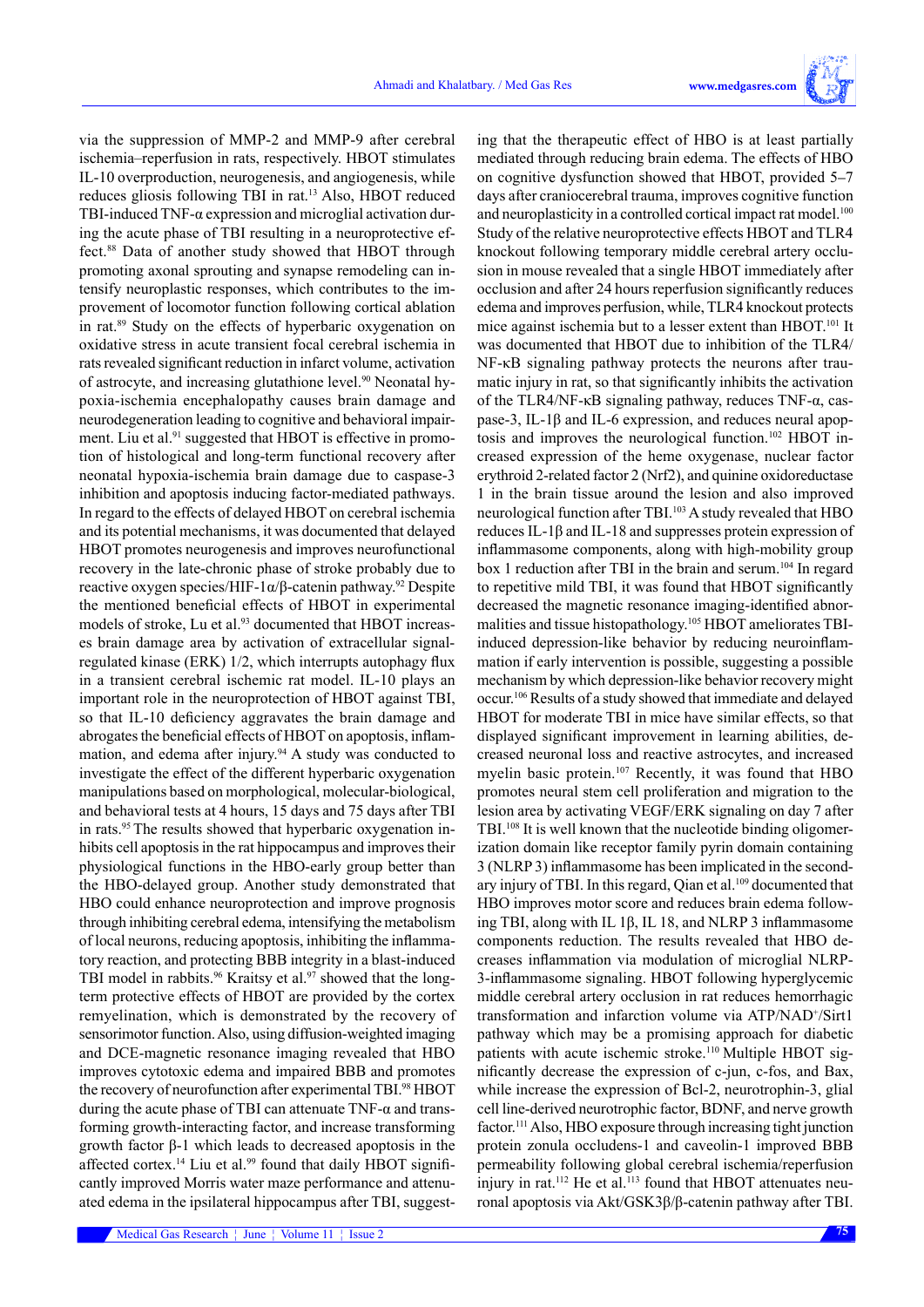#### **Nerve injury**

Muscle paralysis and neuropathic pain due to the destruction of motor and sensory neurons are among the most common symptoms of nerve injuries.<sup>114,115</sup> Meanwhile, neuroinflammation, oxidative stress, excitotoxicity, apoptosis, and neurotrophic support deficit are some of the mechanisms involved in neural degeneration after nerve injury.<sup>116-118</sup> In this regard, using the rat sciatic nerve model, the effect of HBO on peripheral nerve healing after destruction was evaluated.<sup>119</sup> Results of this study suggested that HBOT for 1 week following microsurgical repair promotes functional recovery in transected peripheral nerves. Also, another study concluded that HBO effectively saves fibers from ischemia.<sup>120</sup> Although, regard to rat peroneal nerve crush and transection injury there were no HBO-related changes in nerve/muscle force measurements and edema.121,122 Whereas, a study on the regenerative effects of HBO on crushed sciatic nerve injury suggested that therapies consisting of 100% oxygen under pressure can improve the healing of peripheral nerve in rabbits.<sup>123</sup> HBOT (first at 0, 4, and 8 hours postoperatively and then every 8 hours) stimulates axonal outgrowth following a sciatic nerve crush lesion in rat, evaluated using the pinch-reflex test and with neurofilament staining.<sup>124</sup> Whereas, another study concluded that HBOT (twice daily for 3 consecutive days), had no influence on functional recovery after standard nerve crush injuries on sciatic nerves of rats using walking-track analysis.<sup>125</sup> After that, some investigators studied the effect of HBOT on axonal outgrowth in cellular and acellular nerve grafts of sciatic nerves in rat. The axonal outgrowth was significantly longer in animals treated with HBO after cellular nerve grafting,<sup>126</sup> in contrast to acellular nerve grafts with no beneficial effects on axonal outgrowth.<sup>127</sup> Another study confirmed that HBOT could not restore the gait or the strength of muscle after 90 days with nerve transection and repair or with nerve crush injury in rats.<sup>128</sup> Mrsić-Pelcić et al.<sup>129</sup> found that HBOT prevented ischemia-induced changes in the Na<sup>+</sup>,K<sup>+</sup>-ATPase activity after HBO administration in the optic nerves of global cerebral ischemia-exposed rats, while the level of the SOD activity in the ischemic animals was not changed. Evaluation of long-lasting effects of hyperbaric oxygenation on transected sciatic nerve and repaired with microsurgery showed functional recovery after 7 weeks.<sup>130</sup> Evaluation of the effects of HBOT on the histological pattern of damaged facial nerve in rabbits indicated an increase in the mean axon diameter 2 weeks after injury.131 In spite of protective effects of HBOT in peripheral nerve injury, some evidence revealed that the ERK1/2 and p38 have been differently activated in the dorsal root ganglion by prolonged HBO exposure.<sup>132</sup> A study showed that HBOT reduces neuropathic pain and inhibits intraneuronal TNF-α production after chronic constrictive injury.<sup>133</sup> Analysis of the thermal hyperalgesia, mechanical allodynia, and neurochemical changes of neuropathic pain in rat sciatic nerve injury showed that repetitive HBOT greatly inhibited behavioral signs of neuropathic pain and nerve injury-induced induction of c-Fos and activation of astrocytes, and increased phosphorylation of N-methyl D-aspartate receptor subtype 2B receptor and the subsequent  $Ca^{2+}$ -dependent signals in rats.<sup>134</sup> Pre- and post-HBOT inhibits neuropathic pain following chronic constriction injury in rats through the regulation of

neuronal and inducible NOS expression in the spinal cord, demonstrating that HBO has therapeutic effects on neuropathic pain.8 The role of brain opioid receptors in the anti-allodynic properties of HBO following crush-induced neuropathic pain in rats was investigated in another study.135 Data analysis of this study revealed that HBOT significantly decreased the nerve crush-induced allodynia, whereas, this anti-allodynic effect by the opioid antagonist naltrexone was reversed. Another study conducted to specify the effect of different times of HBOT application on transected-sciatic nerve regeneration using standard microsurgical techniques.<sup>136</sup> The results showed the best gait analysis and less fibrosis with HBOT started at postoperative first hour compared to postoperative first and second week. In regard to the neuroprotective mechanism of HBOT on chronic constriction-induced neuropathic pain, it was revealed the microglial mitophagy involvement.<sup>137</sup> Results of our laboratory revealed that pre- and post- HBOT had neuroprotective properties following sciatic nerve degeneration through decreasing lipid peroxidation, increasing SOD and catalase activities, attenuating caspase-3 and cyclooxygenase-2 expression, and increasing S100β expression.<sup>9</sup> Recently, it was found that iNOS and neuronal NOS levels were significantly decreased with HBOT following chronic construction injury in rats.<sup>138</sup>

## **Neurodegenerative disease**

Neurodegenerative diseases are associated with progressive nerve cell damage and neuronal loss that impair motor or cognitive function.139 On the other hand, oxidative stress and inflammatory response play an important role in the pathogenesis of neurodegenerative diseases.<sup>140-142</sup> Dave et al.<sup>143</sup> found that HBOT in an experimental motor neuron disease significantly ameliorates mitochondrial dysfunction in the spinal cord and motor cortex, meanwhile greatly delays the disease onset. Chen et al.144 documented that HBO prevents cognitive impairments in D-galactose induced aging model in mice due to reducing oxidative stress and blocking NF-κB pathway. Attenuation of neuroinflammatory processes is another possible mechanism underlying the effect of HBO on Alzheimer's disease through decreasing microgliosis, astrogliosis, TNF-α, and IL-1β and increasing scavenger receptor A, arginase1, IL-4, and IL-10 expression.145 Research on Parkinson's disease has shown that 11-week exposure to mild HBO inhibits the decrease of dopaminergic neurons in 1-methyl-4-phenyl-1,2,3,6-tetrahydropyridine-induced Parkinson's disease.<sup>146</sup>

#### **Neurotoxic injury**

For the first time, the effect of HBOT on the peripheral nerve disorder produced by administration of clioquinol, an antifungal and antiprotozoal drug which is neurotoxic in large doses, to rabbits was studied.<sup>147</sup> The damage of myelin and axons, which was apparent after administration of clioquinol, decreased in grade with HBO. In another study, the effect of HBO on streptozotocin-induced diabetic neuropathy was investigated.148 The findings indicated that HBOT will partially reverse induced neuropathy in chronic diabetes. In contrast, Aydin et al.<sup>149</sup> did not document any beneficial effects of HBOT on nerve regeneration in early diabetes. In regard to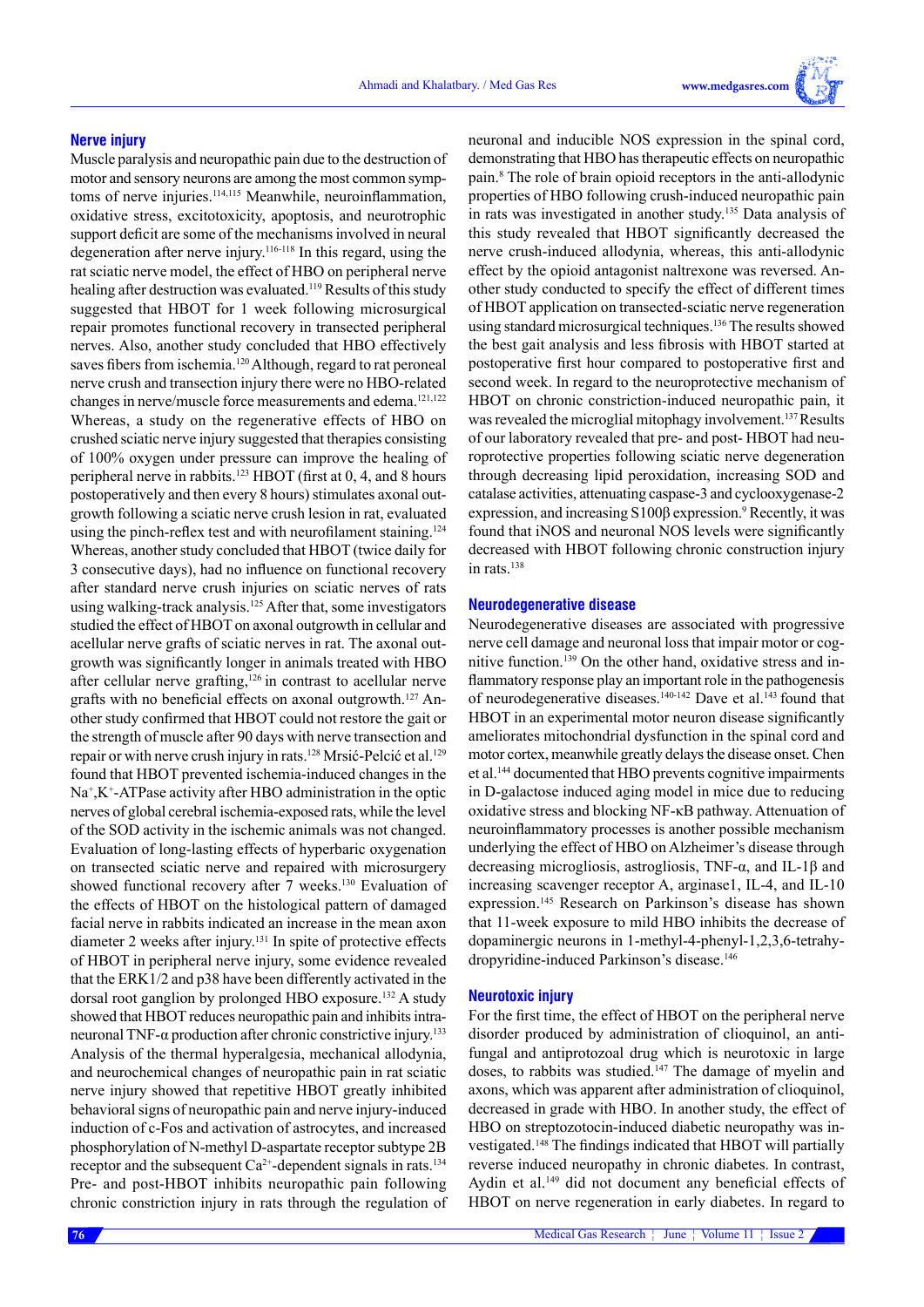In regard to brain injuries, results of a prospective random-

the protective effects of HBOT following severe carbon monoxide neurotoxicity, it was found that HBO is not effective in preventing neurologic sequelae in mice following severe carbon monoxide neurotoxicity.150

# *IN VITRO* **STUDIES**

A few numbers of *in vitro* studies regarding HBO neuroprotection and its basic molecular mechanisms began to accumulate (**Additional Table 6**). In spite of the results suggested that activation of N-methyl-D-aspartate receptors and nitric oxide production are involved in the neurotoxicity produced by prolonged HBO exposure (6 ATA for 30, 60, and 90 minutes) in primary rat cortical cultures,<sup>151</sup> Günther et al.<sup>152</sup> found that HBO had neither favorable nor unfavorable effects on the early morphological and functional restitution of ischemically damaged primary corticoencephalic cell cultures of rats under Hypoxia and glucose-deprivation (*in vitro* ischemia). β-Catenin, a protein involved in Wnt signaling and cell adhesion, plays an important role in the development of nervous system. In this regard, it was documented that HBOT intensifies the neural stem cell proliferation and neurogenesis by β-catenin-induced activated Neurogenin 1 gene and suppresses astrocytogenesis by β-catenin-induced down-regulated bone morphogenetic protein 4 gene.153 An *in vitro* study revealed that HBO via the induction of heat shock protein 32 protected cultured spinal neurons from oxidative and oxygen glucose deprivation injury, while HBO through reactive oxygen species/p38 mitogenactivated protein kinase/Nrf2 pathway induced the expression of heat shock protein 32.154 Another study documented that *in vitro* HBO after cell injury significantly accelerated neural stem cell proliferation and the VEGF/phospho-ERK pathway.108 Examination of the effect of HBOT on the neuroprotective factor secretion, proliferation, and BDNF-release in fibroblasts and mesenchymal stem cells showed a significant increased proliferation of fibroblasts and altered the protein expression pattern in mesenchymal stem cells after 5 days of HBOT.155 Also, it was found that HBOT promotes differentiation of neural stem cells into oligodendrocytes and neurons and reduces the number of astrocytes via regulation of Wnt3/β-catenin and BMP-2 signaling pathways.<sup>156</sup>

# **CLINICAL TRIALS**

Despite the growing body of preclinical evidence confirming HBOT neuroprotection, few clinical studies have been performed and therefore limited information is currently available, which are summarized in **Additional Table 7**. In regard to the neuroprotective effects of HBOT against spinal cord injuries, results of a clinical trial study indicated that 8 weeks of HBOT can significantly improve nerve function and consequently promote daily life activities in the patients with incomplete SCI.157 Another randomized clinical trial studied the effect of HBO in 79 patients with acute SCI.<sup>158</sup> Results of this study showed that plasma HMGB1 and NF-κB expression down-regulated with HBOT in patients on days 3, 7, 10 and 30, and meanwhile F-wave chronodispersion decreased with HBOT on days 10 and 30. Also, American Spinal Injury Association and Frankel Grade motor/pain scores on day 30 were significantly improved in the treatment group.

ized trial showed that HBOT did not increase the number of patients in the favorable outcome categories following severely brain injury.172 A double-blind pilot study suggested that HBO improves outcome after acute ischemic stroke.<sup>159</sup> Rockswold et al.160 for the first time demonstrated a prolonged effect of HBOT on cerebral blood flow and cerebral metabolism in severely brain injured patients, while, the increased cerebral metabolic rate of oxygen and decreased ventricular cerebrospinal fluid lactate levels after therapy indicated that HBO may improve aerobic metabolism in these patients. Another study documented that HBOT could improve obviously brain electric activity mapping, Glasgow coma and outcome scales in patients with severe brain injury, and decrease the morbidity and mortality.161 A study was designed to investigate the efficacy, safety, and feasibility of HBO (60 minutes with  $100\%$  oxygen to 2.5 ATA) in 33 ischemic stroke patients.<sup>173</sup> Compared to medication treatment alone, HBOT was more effective in controlling epilepsy, improving clinical symptoms, and relieving hydrocephalus in patients with post-brain injury neural status.162 Treatment of chronic brain injury with HBOT significantly improved motor skills, daily living, communication, and socialization.163 Results of a study on the metabolism and cerebral circulation of patients in the subacute phase of head injury showed that HBOT significantly decreased both pulsatility index and jugular venous lactate after HBOT.<sup>164</sup> To assess the beneficial effects of HBOT on the prognosis of patients with subacute TBI , the clinical status of the patients were assessed before and 3 to 6 months after HBOT with the Glasgow outcome and Glasgow coma scales.11 The Glasgow coma and outcome scales of the HBOT group were improved 6 months after HBOT, with minimal adverse side effects. Meanwhile, another study revealed that HBOT (2.4 ATA) following mild TBI had no effect on post-concussive symptoms.174 Evaluation of the whether elevated dissolved oxygen by HBOT could activate neuroplasticity after stroke, revealed that HBOT significantly improves neurological outcome even in the late chronic stage.165 A prospective, randomized phase II clinical trial revealed that combined hyperbaric hyperoxia/ normobaric hyperoxia therapies after severe TBI significantly improved oxidative metabolism markers, decreased intracranial hypertension, and improved markers of cerebral toxicity, while the mortality significantly reduced.<sup>166</sup> Boussi-Gross et al.167 tested the effect of HBOT on brain function and quality of life in patients with mild TBI. Results of this study revealed that HBOT induces neuroplasticity and improves quality of life with prolonged post-concussion syndrome. However, another studies demonstrated that HBO at either 1.5, 2.0 or 2.4 ATA equivalent had no effect on postconcussion symptoms after TBI.175-178 A study conducted to evaluate the safety and potential long-term neurological consequences of HBOT on intracerebral hemorrhage in diabetic patients.168 Results of this study showed that early HBOT is safe and effective in terms of long-term neurological outcome in diabetic patients suffering from intracerebral hemorrhage. Recently, a retrospective analysis was performed on 62 consecutive patients prescribed for HBOT after stroke.169 Results of this study showed that some patients  $(n = 24)$  significantly benefitted from HBOT by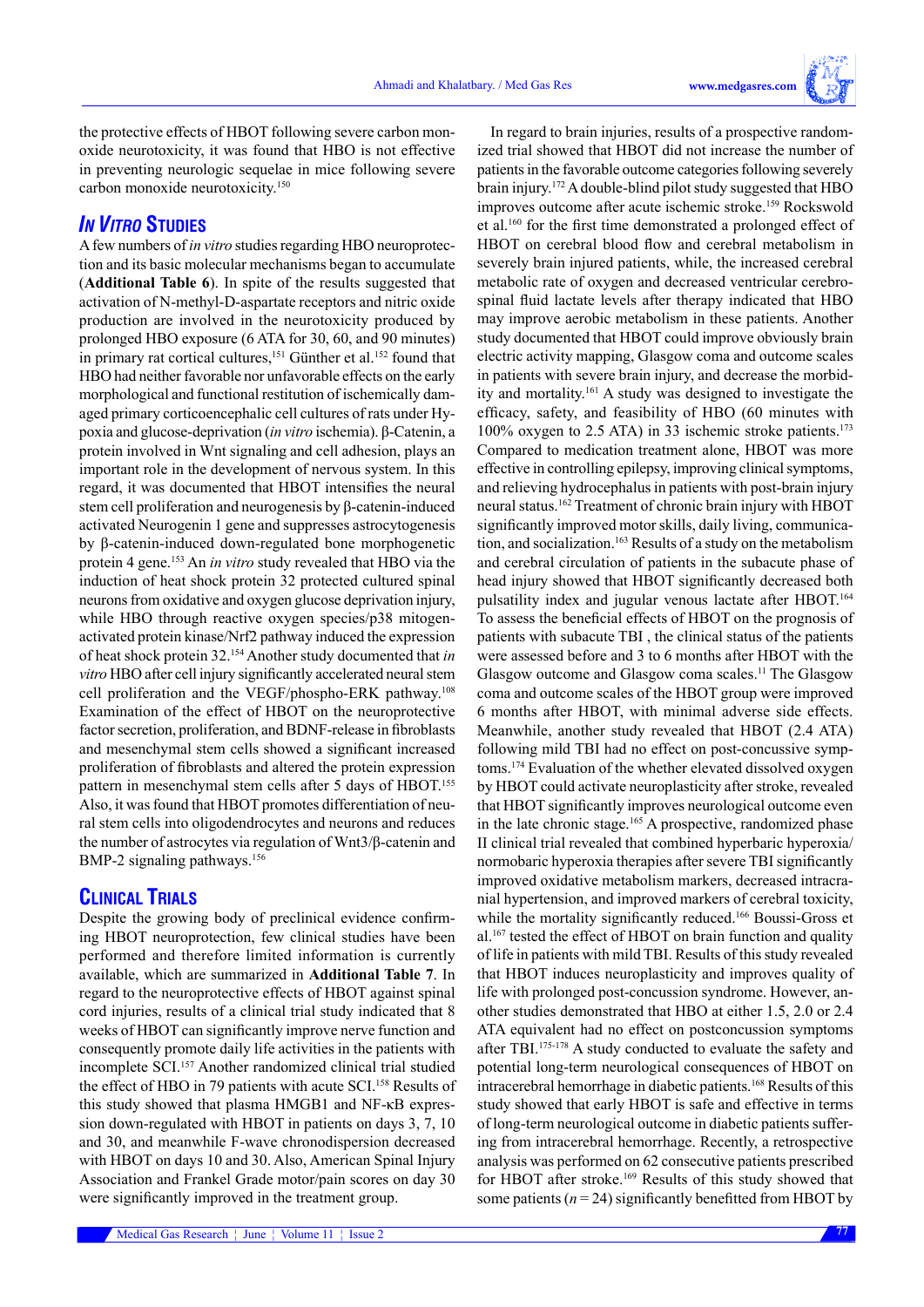improving their clinical neurological status and quality of life.

In regard to nerve injuries, a clinical trial conducted in patients with idiopathic trigeminal neuralgia supported that one course of HBOT (10 consecutive days) is an effective approach for treating neuropathic pain in human with produced a longlasting, rapid-onset, and dose-dependent analgesic effects.8

In regard to neurodegenerative disease, a phase I safety study and a phase II efficacy study of HBOT in patients with ALS did not recommended HBOT in ALS patients.179,180 Some studies conducted on hyperbaric-oxygen therapy of multiple sclerosis. Results of a randomized, placebo-controlled, double-blind study suggested a positive effect of HBO on advanced multiple sclerosis.170 In contrast, short-term results of a placebocontrolled, double-blind trial did not support the claims made for HBO in the management of multiple sclerosis, $181$  similar to some other studies.<sup>182-187</sup>

In regard to neurotoxic injury, results of a study suggested that repetition of HBOT prevents the delayed neuropsychiatric sequelae of carbon monoxide poisoning when applied individually with monitoring of quantitative electroencephalography as an indicator of efficacy.<sup>171</sup>

# **CONCLUSION**

In recent years, HBOT has attracted considerable attention because of its biological properties. Neuroprotection benefits of HBOT, as a therapeutic option, confirmed with a lot of preclinical *in vivo* and *in vitro* studies. These beneficial effects have been mainly attributed to anti-oxidative, anti-inflammatory, and anti-apoptotic properties, in addition to improvement of oxygen supply and neural metabolism and stimulating autophagy. The evidence presented in this review indicates the potential of HBOT in treatment and prevention of a variety of injuries to the nervous system. Meanwhile, because limited data is available to demonstrate the neuroprotective effects of HBOT in humans, newly designed clinical trials are needed on HBOT's neuroprotection and its possible mechanisms as well as the course and dose of HBOT.

**Author contributions**

FA and ARK designed and wrote the manuscript. Both authors read and approved the final manuscript.

**Conflicts of interest**

The authors have no conflicts of interests to declare. **Financial support**

None.

#### **Copyright license agreement**

The Copyright License Agreement has been signed by both authors before publication.

**Plagiarism check**

Checked twice by iThenticate.

**Peer review**

Externally peer reviewed. **Open access statement**

This is an open access journal, and articles are distributed under the terms of the Creative Commons Attribution-NonCommercial-

ShareAlike 4.0 License, which allows others to remix, tweak, and build upon the work non-commercially, as long as appropriate credit is given and the new creations are licensed under the identical terms. **Additional files:**

*Additional Table 1:* Summary of studies regarding the effects of HBOT against spinal cord injury.

*Additional Table 2:* Summary of studies regarding the effects of HBOT against brain injury.

*Additional Table 3:* Summary of studies of the effects of HBOT against nerve injury.

*Additional Table 4:* Summary of studies of the effects of HBOT against neurodegenerative diseases.

*Additional Table 5:* Summary of studies of the effects of HBOT against neurotoxic injury.

*Additional Table 6:* Summary of in vitro studies on neuroprotective effects of HBOT.

*Additional Table 7:* Summary of clinical trials on neuroprotective effects of HBOT.

# **References**

- 1. Thom SR. Hyperbaric oxygen: its mechanisms and efficacy. *Plast Reconstr Surg*. 2011;127 Suppl 1:131s-141s.
- 2. Michalski D, Härtig W, Schneider D, Hobohm C. Use of normobaric and hyperbaric oxygen in acute focal cerebral ischemia - a preclinical and clinical review. *Acta Neurol Scand.* 2011;123:85-  $07$
- 3. Huang H, Xue L, Zhang X, et al. Hyperbaric oxygen therapy provides neuroprotection following spinal cord injury in a rat model. *Int J Clin Exp Pathol.* 2013;6:1337-1342.
- 4. Zhou BC, Liu LJ, Liu B. Neuroprotection of hyperbaric oxygen therapy in sub-acute traumatic brain injury: not by immediately improving cerebral oxygen saturation and oxygen partial pressure. *Neural Regen Res.* 2016;11:1445-1449.
- 5. Chazalviel L, Haelewyn B, Degoulet M, et al. Hyperbaric oxygen increases tissue-plasminogen activator-induced thrombolysis in vitro, and reduces ischemic brain damage and edema in rats subjected to thromboembolic brain ischemia. *Med Gas Res.* 2016;6:64-69.
- 6. Chen X, Li Y, Chen W, Nong Z, Huang J, Chen C. Protective effect of hyperbaric oxygen on cognitive impairment induced by Dgalactose in mice. *Neurochem Res*. 2016;41:3032-3041.
- 7. Pan X, Chen C, Huang J, Wei H, Fan Q. Neuroprotective effect of combined therapy with hyperbaric oxygen and madopar on 6-hydroxydopamine-induced Parkinson's disease in rats. *Neurosci Lett.*  2015;600:220-225.
- 8. Han G, Li L, Meng LX. Effects of hyperbaric oxygen on painrelated behaviors and nitric oxide synthase in a rat model of neuropathic pain. *Pain Res Manag*. 2013;18:137-141.
- 9. Shams Z, Khalatbary AR, Ahmadvand H, Zare Z, Kian K. Neuroprotective effects of hyperbaric oxygen (HBO) therapy on neuronal death induced by sciatic nerve transection in rat. *BMC Neurol.*  $2017:17:220$
- 10. Brewer AL, Shirachi DY, Quock RM, Craft RM. Effect of hyperbaric oxygen on chemotherapy-induced neuropathy in male and female rats. *Behav Pharmacol.* 2020;31:61-72.
- 11. Lin JW, Tsai JT, Lee LM, et al. Effect of hyperbaric oxygen on patients with traumatic brain injury. *Acta Neurochir Suppl*. 2008;101:145-149.
- 12. Yang ZJ, Xie Y, Bosco GM, Chen C, Camporesi EM. Hyperbaric oxygenation alleviates MCAO-induced brain injury and reduces hydroxyl radical formation and glutamate release. *Eur J Appl Physiol.* 2010;108:513-522.
- 13. Lin KC, Niu KC, Tsai KJ, et al. Attenuating inflammation but stimulating both angiogenesis and neurogenesis using hyperbaric oxygen in rats with traumatic brain injury. *J Trauma Acute Care Surg*. 2012;72:650-659.
- 14. Wee HY, Lim SW, Chio CC, Niu KC, Wang CC, Kuo JR. Hyperbaric oxygen effects on neuronal apoptosis associations in a traumatic brain injury rat model. *J Surg Res.* 2015;197:382-389.
- 15. Sunami K, Takeda Y, Hashimoto M, Hirakawa M. Hyperbaric oxygen reduces infarct volume in rats by increasing oxygen supply to the ischemic periphery. *Crit Care Med.* 2000;28:2831-2836.
- 16. Calvert JW, Cahill J, Zhang JH. Hyperbaric oxygen and cerebral physiology. *Neurol Res.* 2007;29:132-141.
- 17. Amar AP, Levy ML. Pathogenesis and pharmacological strategies for mitigating secondary damage in acute spinal cord injury. *Neurosurgery.* 1999;44:1027-1039; discussion 1039-1040.
- 18. Hall ED. Lipid antioxidants in acute central nervous system injury. *Ann Emerg Med.* 1993;22:1022-1027.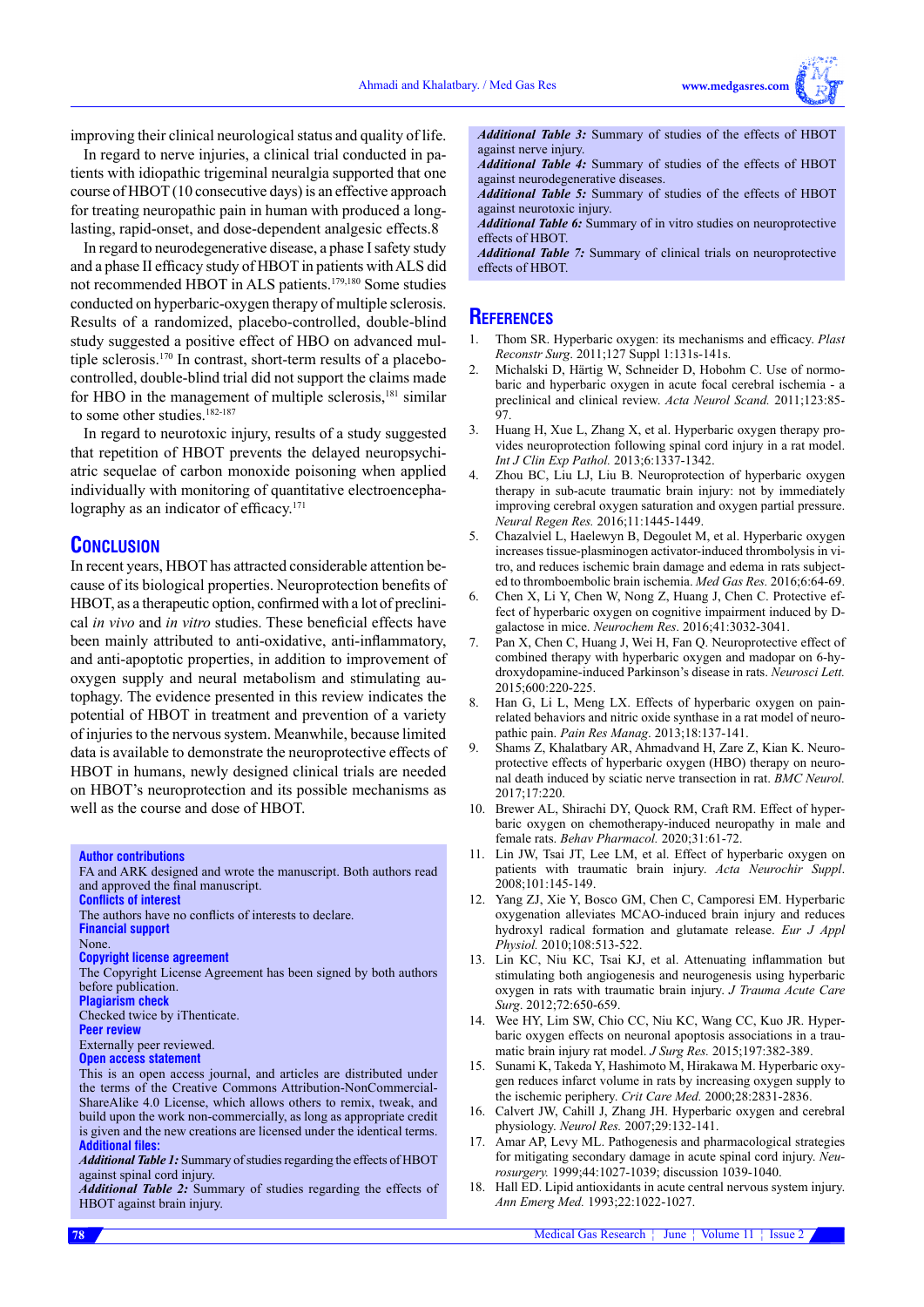- 19. Popovich PG, Wei P, Stokes BT. Cellular inflammatory response after spinal cord injury in Sprague-Dawley and Lewis rats. *J Comp Neurol.* 1997;377:443-464.
- 20. Liu XZ, Xu XM, Hu R, et al. Neuronal and glial apoptosis after traumatic spinal cord injury. *J Neurosci.* 1997;17:5395-5406.
- 21. Khalatbary AR. Natural polyphenols and spinal cord injury. *Iran Biomed J.* 2014;18:120-129.
- 22. Balentine JD. Central necrosis of the spinal cord induced by hyperbaric oxygen exposure. *J Neurosurg.* 1975;43:150-155.
- 23. Higgins AC, Pearlstein RD, Mullen JB, Nashold BS Jr. Effects of hyperbaric oxygen therapy on long-tract neuronal conduction in the acute phase of spinal cord injury. *J Neurosurg.* 1981;55:501- 510.
- 24. Murakami N, Horinouchi T, Sakurai M, et al. Hyperbaric oxygen therapy given 30 minutes after spinal cord ischemia attenuates selective motor neuron death in rabbits. *Crit Care Med.* 2001;29:814- 818.
- 25. Huang L, Mehta MP, Nanda A, Zhang JH. The role of multiple hyperbaric oxygenation in expanding therapeutic windows after acute spinal cord injury in rats. *J Neurosurg*. 2003;99:198-205.
- 26. Huang L, Mehta MP, Eichhorn JH, Nanda A, Zhang JH. Multiple hyperbaric oxygenation (HBO) expands the therapeutic window in acute spinal cord injury in rats. *Acta Neurochir Suppl.* 2003;86:433-438.
- 27. Kahraman S, Düz B, Kayali H, et al. Effects of methylprednisolone and hyperbaric oxygen on oxidative status after experimental spinal cord injury: a comparative study in rats. *Neurochem Res.* 2007;32:1547-1551.
- 28. Tai PA, Chang CK, Niu KC, Lin MT, Chiu WT, Lin CM. Attenuating experimental spinal cord injury by hyperbaric oxygen: stimulating production of vasculoendothelial and glial cell line-derived neurotrophic growth factors and interleukin-10. *J Neurotrauma.* 2010;27:1121-1127.
- 29. Dayan K, Keser A, Konyalioglu S, et al. The effect of hyperbaric oxygen on neuroregeneration following acute thoracic spinal cord injury. *Life Sci.* 2012;90:360-364.
- 30. Yang J, Wang G, Gao C, Shao G, Kang N. Effects of hyperbaric oxygen on MMP-2 and MMP-9 expression and spinal cord edema after spinal cord injury. *Life Sci*. 2013;93:1033-1038.
- 31. Yang J, Liu X, Zhou Y, Wang G, Gao C, Su Q. Hyperbaric oxygen alleviates experimental (spinal cord) injury by downregulating HMGB1/NF-κB expression. Spine (Phila Pa 1976). 2013;38:E1641-1648.
- 32. Zhou Y, Liu XH, Qu SD, et al. Hyperbaric oxygen intervention on expression of hypoxia-inducible factor-1 $\alpha$  and vascular endothelial growth factor in spinal cord injury models in rats. *Chin Med J (Engl).* 2013;126:3897-3903.
- 33. Tan J, Zhang F, Liang F, et al. Protective effects of hyperbaric oxygen treatment against spinal cord injury in rats via toll-like receptor 2/nuclear factor-κB signaling. *Int J Clin Exp Pathol.* 2014;7:1911- 1919.
- 34. Yaman O, Yaman B, Aydın F, Var A, Temiz C. Hyperbaric oxygen treatment in the experimental spinal cord injury model. *Spine J.* 2014;14:2184-2194.
- 35. Liu X, Zhou Y, Wang Z, Yang J, Gao C, Su Q. Effect of VEGF and CX43 on the promotion of neurological recovery by hyperbaric oxygen treatment in spinal cord-injured rats. *Spine J.* 2014;14:119- 127.
- 36. Geng CK, Cao HH, Ying X, Zhang HT, Yu HL. The effects of hyperbaric oxygen on macrophage polarization after rat spinal cord injury. *Brain Res*. 2015;1606:68-76.
- 37. Liang F, Li C, Gao C, et al. Effects of hyperbaric oxygen therapy on NACHT domain-leucine-rich-repeat- and pyrin domain-containing protein 3 inflammasome expression in rats following spinal cord injury. *Mol Med Rep.* 2015;11:4650-4656.
- 38. Hou YN, Ding WY, Shen Y, Yang DL, Wang LF, Zhang P. Effect of hyperbaric oxygen on MMP9/2 expression and motor function in rats with spinal cord injury. *Int J Clin Exp Med.* 2015;8:14926- 14934.
- 39. Liu X, Yang J, Li Z, et al. Hyperbaric oxygen treatment protects against spinal cord injury by inhibiting endoplasmic reticulum stress in rats. *Spine (Phila Pa 1976).* 2015;40:E1276-1283.
- 40. Liu X, Li C, Liang F, Wang Y, Li Z, Yang J. Effects of hyperbaric oxygen on glucose-regulated protein 78 and c-Jun N-terminal kinase expression after spinal cord injury in rats. *Int J Clin Exp Med.*  2015;8:3309-3317.
- 41. Kang N, Hai Y, Yang J, Liang F, Gao CJ. Hyperbaric oxygen intervention reduces secondary spinal cord injury in rats via regulation of HMGB1/TLR4/NF-κB signaling pathway. *Int J Clin Exp Pathol*. 2015;8:1141-1153.
- 42. Zhang D, Zhu D, Wang F, et al. Therapeutic effect of regulating autophagy in spinal cord injury: a network meta-analysis of direct and indirect comparisons. *Neural Regen Res*. 2020;15:1120-1132.
- 43. Sun Y, Liu D, Su P, Lin F, Tang Q. Changes in autophagy in rats after spinal cord injury and the effect of hyperbaric oxygen on autophagy. *Neurosci Lett*. 2016;618:139-145.
- 44. Wang Y, Li C, Gao C, et al. Effects of hyperbaric oxygen therapy on RAGE and MCP-1 expression in rats with spinal cord injury. *Mol Med Rep.* 2016;14:5619-5625.
- 45. Sun Y, Liu D, Wang Q, Su P, Tang Q. Hyperbaric oxygen treatment of spinal cord injury in rat model. *BMC Neurol.* 2017;17:128.
- Sun W, Tan J, Li Z, et al. Evaluation of hyperbaric oxygen treatment in acute traumatic spinal cord injury in rats using diffusion tensor imaging. *Aging Dis*. 2018;9:391-400.
- 47. Ying X, Tu W, Li S, et al. Hyperbaric oxygen therapy reduces apoptosis and dendritic/synaptic degeneration via the BDNF/TrkB signaling pathways in SCI rats. *Life Sci.* 2019;229:187-199.
- Meng XL, Hai Y, Zhang XN, et al. Hyperbaric oxygen improves functional recovery of rats after spinal cord injury via activating stromal cell-derived factor-1/CXC chemokine receptor 4 axis and promoting brain-derived neurothrophic factor expression. *Chin Med J (Engl)*. 2019;132:699-706.
- 49. Zhou Y, Dong Q, Pan Z, et al. Hyperbaric oxygen improves functional recovery of the injured spinal cord by inhibiting inflammation and glial scar formation. *Am J Phys Med Rehabil.* 2019;98:914-920.
- 50. Liu F, Yang L, Liu J, et al. Evaluation of hyperbaric oxygen therapy for spinal cord injury in rats with different treatment course using diffusion tensor imaging. *Spinal Cord*. 2019;57:404-411.
- 51. Ikeda Y, Long DM. The molecular basis of brain injury and brain edema: the role of oxygen free radicals. *Neurosurgery*. 1990;27:1- 11.
- 52. Siesjö BK. Basic mechanisms of traumatic brain damage. *Ann Emerg Med*. 1993;22:959-969.
- 53. Khoshnam SE, Winlow W, Farzaneh M, Farbood Y, Moghaddam HF. Pathogenic mechanisms following ischemic stroke. *Neurol Sci*. 2017;38:1167-1186.
- 54. Weinstein PR, Hameroff SR, Johnson PC, Anderson GG. Effect of hyperbaric oxygen therapy or dimethyl sulfoxide on cerebral ischemia in unanesthetized gerbils. *Neurosurgery.* 1986;18:528-532.
- 55. Mink RB, Dutka AJ. Hyperbaric oxygen after global cerebral ischemia in rabbits does not promote brain lipid peroxidation. *Crit Care Med.* 1995;23:1398-1404.
- 56. Mink RB, Dutka AJ. Hyperbaric oxygen after global cerebral ischemia in rabbits reduces brain vascular permeability and blood flow. *Stroke*. 1995;26:2307-2312.
- 57. Roos JA, Jackson-Friedman C, Lyden P. Effects of hyperbaric oxygen on neurologic outcome for cerebral ischemia in rats. *Acad Emerg Med.* 1998;5:18-24.
- 58. Chang CF, Niu KC, Hoffer BJ, Wang Y, Borlongan CV. Hyperbaric oxygen therapy for treatment of postischemic stroke in adult rats. *Exp Neurol.* 2000;166:298-306.
- 59. Atochin DN, Fisher D, Demchenko IT, Thom SR. Neutrophil sequestration and the effect of hyperbaric oxygen in a rat model of temporary middle cerebral artery occlusion. *Undersea Hyperb Med*. 2000;27:185-190.
- 60. Badr AE, Yin W, Mychaskiw G, Zhang JH. Effect of hyperbaric oxygen on striatal metabolites: a microdialysis study in awake freely moving rats after MCA occlusion. *Brain Res.* 2001;916:85- 90.
- 61. Yang JT, Chang CN, Lee TH, et al. Hyperbaric oxygen treatment decreases post-ischemic neurotrophin-3 mRNA down-regulation in the rat hippocampus. *Neuroreport.* 2001;12:3589-3592.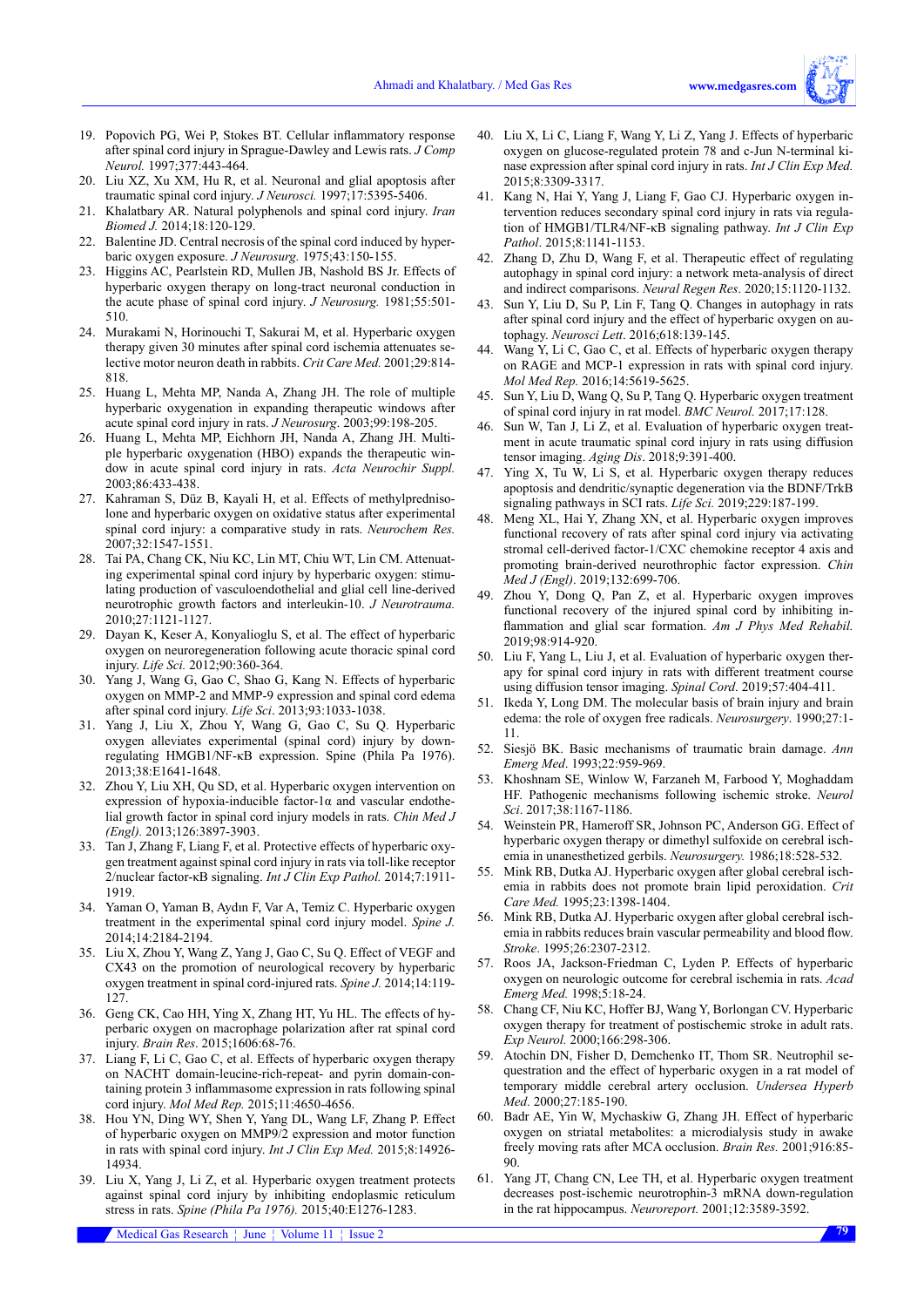- 62. Badr AE, Yin W, Mychaskiw G, Zhang JH. Dual effect of HBO on cerebral infarction in MCAO rats. *Am J Physiol Regul Integr Comp Physiol.* 2001;280:R766-770.
- 63. Yin W, Badr AE, Mychaskiw G, Zhang JH. Down regulation of COX-2 is involved in hyperbaric oxygen treatment in a rat transient focal cerebral ischemia model. *Brain Res.* 2002;926:165-171.
- 64. Yang ZJ, Camporesi C, Yang X, et al. Hyperbaric oxygenation mitigates focal cerebral injury and reduces striatal dopamine release in a rat model of transient middle cerebral artery occlusion. *Eur J Appl Physiol.* 2002;87:101-107.
- 65. Yin D, Zhou C, Kusaka I, et al. Inhibition of apoptosis by hyperbaric oxygen in a rat focal cerebral ischemic model. *J Cereb Blood Flow Metab.* 2003;23:855-864.
- 66. Mrsić-Pelcić J, Pelcić G, Vitezić D, et al. Hyperbaric oxygen treatment: the influence on the hippocampal superoxide dismutase and Na<sup>+</sup>,K<sup>+</sup>-ATPase activities in global cerebral ischemia-exposed rats. *Neurochem Int.* 2004;44:585-594.
- 67. Palzur E, Vlodavsky E, Mulla H, Arieli R, Feinsod M, Soustiel JF. Hyperbaric oxygen therapy for reduction of secondary brain damage in head injury: an animal model of brain contusion. *J Neurotrauma.* 2004;21:41-48.
- 68. Veltkamp R, Siebing DA, Heiland S, et al. Hyperbaric oxygen induces rapid protection against focal cerebral ischemia. *Brain Res.* 2005;1037:134-138.
- Veltkamp R, Siebing DA, Sun L, et al. Hyperbaric oxygen reduces blood-brain barrier damage and edema after transient focal cerebral ischemia. *Stroke.* 2005;36:1679-1683.
- 70. Yin D, Zhang JH. Delayed and multiple hyperbaric oxygen treatments expand therapeutic window in rat focal cerebral ischemic model. *Neurocrit Care.* 2005;2:206-211.
- 71. Vlodavsky E, Palzur E, Feinsod M, Soustiel JF. Evaluation of the apoptosis-related proteins of the BCL-2 family in the traumatic penumbra area of the rat model of cerebral contusion, treated by hyperbaric oxygen therapy: a quantitative immunohistochemical study. *Acta Neuropathol.* 2005;110:120-126.
- 72. Rogatsky GG, Kamenir Y, Mayevsky A. Effect of hyperbaric oxygenation on intracranial pressure elevation rate in rats during the early phase of severe traumatic brain injury. *Brain Res.* 2005;1047:131-136.
- 73. Veltkamp R, Bieber K, Wagner S, et al. Hyperbaric oxygen reduces basal lamina degradation after transient focal cerebral ischemia in rats. *Brain Res.* 2006;1076:231-237.
- 74. Calvert JW, Cahill J, Yamaguchi-Okada M, Zhang JH. Oxygen treatment after experimental hypoxia-ischemia in neonatal rats alters the expression of HIF-1alpha and its downstream target genes. *J Appl Physiol (1985).* 2006;101:853-865.
- 75. Veltkamp R, Sun L, Herrmann O, et al. Oxygen therapy in permanent brain ischemia: potential and limitations. *Brain Res.* 2006;1107:185-191.
- 76. Liu Z, Jiao QF, You C, Che YJ, Su FZ. Effect of hyperbaric oxygen on cytochrome C, Bcl-2 and Bax expression after experimental traumatic brain injury in rats. *Chin J Traumatol*. 2006;9:168-174.
- 77. Vlodavsky E, Palzur E, Soustiel JF. Hyperbaric oxygen therapy reduces neuroinflammation and expression of matrix metalloproteinase-9 in the rat model of traumatic brain injury. *Neuropathol Appl Neurobiol.* 2006;32:40-50.
- 78. Henninger N, Küppers-Tiedt L, Sicard KM, Günther A, Schneider D, Schwab S. Neuroprotective effect of hyperbaric oxygen therapy monitored by MR-imaging after embolic stroke in rats. *Exp Neurol.* 2006;201:316-323.
- 79. Qin Z, Karabiyikoglu M, Hua Y, et al. Hyperbaric oxygen-induced attenuation of hemorrhagic transformation after experimental focal transient cerebral ischemia. *Stroke.* 2007;38:1362-1367.
- 80. Harch PG, Kriedt C, Van Meter KW, Sutherland RJ. Hyperbaric oxygen therapy improves spatial learning and memory in a rat model of chronic traumatic brain injury. *Brain Res.* 2007;1174:120-129.
- 81. Zhou Z, Daugherty WP, Sun D, et al. Protection of mitochondrial function and improvement in cognitive recovery in rats treated with hyperbaric oxygen following lateral fluid-percussion injury. *J Neurosurg.* 2007;106:687-694.
- 82. Hou H, Grinberg O, Williams B, et al. The effect of oxygen therapy on brain damage and cerebral pO(2) in transient focal cerebral ischemia in the rat. *Physiol Meas.* 2007;28:963-976.
- 83. Soustiel JF, Palzur E, Vlodavsky E, Veenman L, Gavish M. The effect of oxygenation level on cerebral post-traumatic apoptotsis is modulated by the 18-kDa translocator protein (also known as peripheral-type benzodiazepine receptor) in a rat model of cortical contusion. *Neuropathol Appl Neurobiol.* 2008;34:412-423.
- 84. Eschenfelder CC, Krug R, Yusofi AF, et al. Neuroprotection by oxygen in acute transient focal cerebral ischemia is dose dependent and shows superiority of hyperbaric oxygenation. *Cerebrovasc Dis*. 2008;25:193-201.
- Wang GH, Zhang XG, Jiang ZL, et al. Neuroprotective effects of hyperbaric oxygen treatment on traumatic brain injury in the rat. *J Neurotrauma.* 2010;27:1733-1743.
- 86. Sun L, Zhou W, Mueller C, et al. Oxygen therapy reduces secondary hemorrhage after thrombolysis in thromboembolic cerebral ischemia. *J Cereb Blood Flow Metab*. 2010;30:1651-1660.
- 87. Zhao H, Zhang Q, Xue Y, Chen X, Haun RS. Effects of hyperbaric oxygen on the expression of claudins after cerebral ischemia-reperfusion in rats. *Exp Brain Res.* 2011;212:109-117.
- 88. Lim SW, Wang CC, Wang YH, Chio CC, Niu KC, Kuo JR. Microglial activation induced by traumatic brain injury is suppressed by postinjury treatment with hyperbaric oxygen therapy. *J Surg Res.* 2013;184:1076-1084.
- 89. Brkic P, Stojiljkovic M, Jovanovic T, et al. Hyperbaric oxygenation improves locomotor ability by enhancing neuroplastic responses after cortical ablation in rats. *Brain Inj.* 2012;26:1273-1284.
- 90. Wang RY, Chang HC, Chen CH, Tsai YW, Yang YR. Effects of hyperbaric oxygenation on oxidative stress in acute transient focal cerebral ischemic rats. *Eur J Appl Physiol.* 2012;112:215-221.
- 91. Liu XH, Yan H, Xu M, et al. Hyperbaric oxygenation reduces long-term brain injury and ameliorates behavioral function by suppression of apoptosis in a rat model of neonatal hypoxia-ischemia. *Neurochem Int.* 2013;62:922-930.
- 92. Hu Q, Liang X, Chen D, et al. Delayed hyperbaric oxygen therapy promotes neurogenesis through reactive oxygen species/hypoxiainducible factor-1α/β-catenin pathway in middle cerebral artery occlusion rats. *Stroke.* 2014;45:1807-1814.
- 93. Lu Y, Kang J, Bai Y, et al. Hyperbaric oxygen enlarges the area of brain damage in MCAO rats by blocking autophagy via ERK1/2 activation. *Eur J Pharmacol.* 2014;728:93-99.
- 94. Chen X, Duan XS, Xu LJ, et al. Interleukin-10 mediates the neuroprotection of hyperbaric oxygen therapy against traumatic brain injury in mice. *Neuroscience.* 2014;266:235-243.
- 95. Yang Y, Zhang YG, Lin GA, et al. The effects of different hyperbaric oxygen manipulations in rats after traumatic brain injury. *Neurosci Lett.* 2014;563:38-43.
- 96. Zhang Y, Yang Y, Tang H, et al. Hyperbaric oxygen therapy ameliorates local brain metabolism, brain edema and inflammatory response in a blast-induced traumatic brain injury model in rabbits. *Neurochem Res.* 2014;39:950-960.
- 97. Kraitsy K, Uecal M, Grossauer S, et al. Repetitive long-term hyperbaric oxygen treatment (HBOT) administered after experimental traumatic brain injury in rats induces significant remyelination and a recovery of sensorimotor function. *PLoS One.* 2014;9:e97750.
- 98. Wei XE, Li YH, Zhao H, Li MH, Fu M, Li WB. Quantitative evaluation of hyperbaric oxygen efficacy in experimental traumatic brain injury: an MRI study. *Neurol Sci.* 2014;35:295-302.
- 99. Liu S, Liu Y, Deng S, Guo A, Wang X, Shen G. Beneficial effects of hyperbaric oxygen on edema in rat hippocampus following traumatic brain injury. *Exp Brain Res.* 2015;233:3359-3365.
- 100. Zhang X, Wang X, Sun X, Sun X, Zhang Y, Zhang H. Differences in cognitive function of rats with traumatic brain injuries following hyperbaric oxygen therapy. *Med Sci Monit.* 2016;22:2608-2615.
- 101. Pushkov D, Nicholson JD, Michowiz S, et al. Relative neuroprotective effects hyperbaric oxygen treatment and TLR4 knockout in a mouse model of temporary middle cerebral artery occlusion. *Int J Neurosci.* 2016;126:174-181.
- 102. Meng XE, Zhang Y, Li N, et al. Hyperbaric oxygen alleviates secondary brain injury after trauma through inhibition of TLR4/NFκB signaling pathway. *Med Sci Monit.* 2016;22:284-288.
- 103. Meng XE, Zhang Y, Li N, et al. Effects of hyperbaric oxygen on the Nrf2 signaling pathway in secondary injury following traumatic brain injury. *Genet Mol Res.* 2016;15:gmr6933.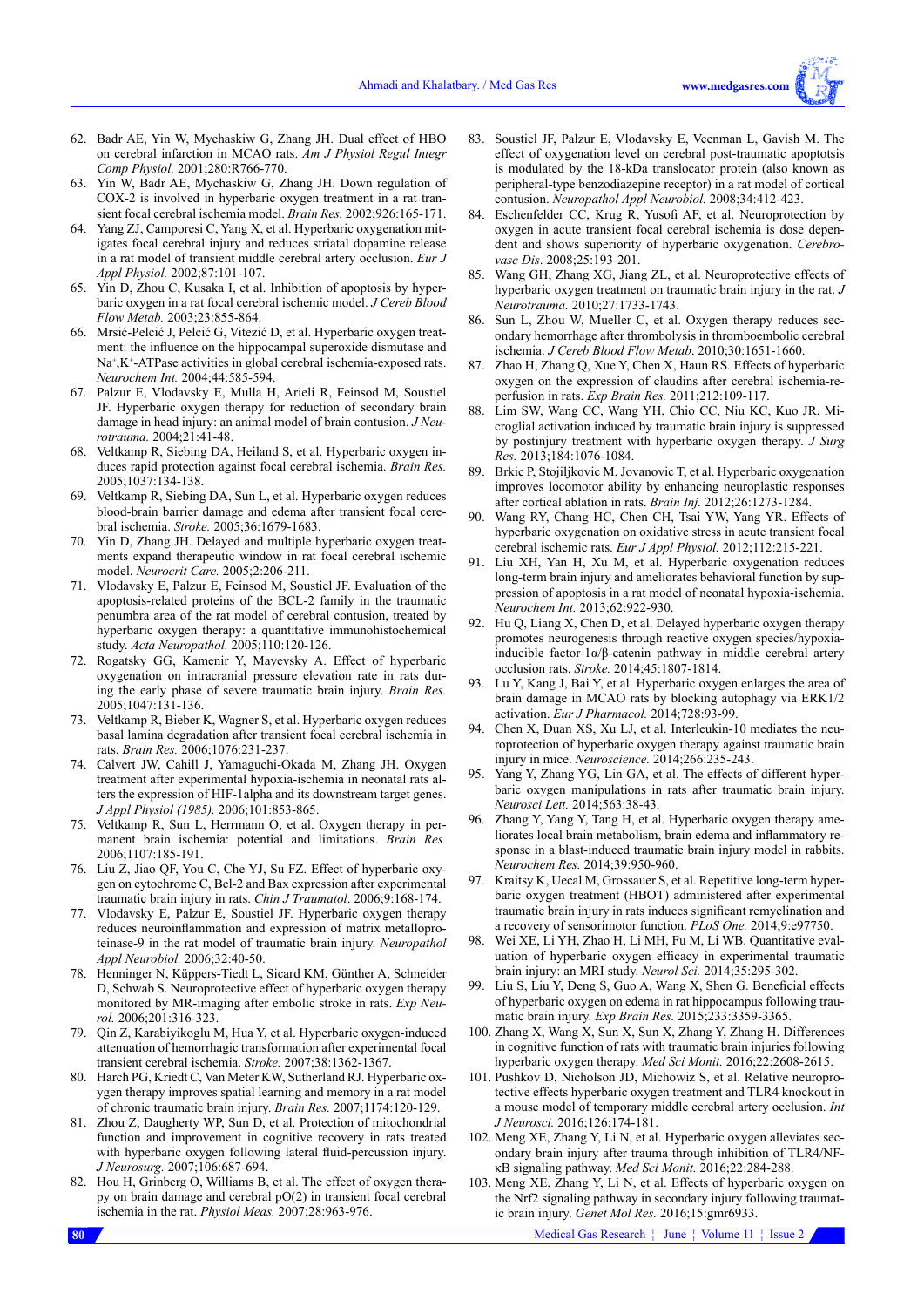- 104. Geng F, Ma Y, Xing T, Zhuang X, Zhu J, Yao L. Effects of hyperbaric oxygen therapy on inflammasome signaling after traumatic brain injury. *Neuroimmunomodulation*. 2016;23:122-129.
- 105. Huang L, Obenaus A, Hamer M, Zhang JH. Neuroprotective effect of hyperbaric oxygen therapy in a juvenile rat model of repetitive mild traumatic brain injury. *Med Gas Res.* 2016;6:187-193.
- 106. Lim SW, Sung KC, Shiue YL, Wang CC, Chio CC, Kuo JR. Hyperbaric oxygen effects on depression-like behavior and neuroinflammation in traumatic brain injury rats. *World Neurosurg.* 2017;100:128-137.
- 107. Baratz-Goldstein R, Toussia-Cohen S, Elpaz A, Rubovitch V, Pick CG. Immediate and delayed hyperbaric oxygen therapy as a neuroprotective treatment for traumatic brain injury in mice. *Mol Cell Neurosci.* 2017;83:74-82.
- 108. Yang Y, Wei H, Zhou X, Zhang F, Wang C. Hyperbaric oxygen promotes neural stem cell proliferation by activating vascular endothelial growth factor/extracellular signal-regulated kinase signaling after traumatic brain injury. *Neuroreport.* 2017;28:1232-1238.
- 109. Qian H, Li Q, Shi W. Hyperbaric oxygen alleviates the activation of NLRP‑3‑inflammasomes in traumatic brain injury. *Mol Med Rep*. 2017;16:3922-3928.
- 110. Hu Q, Manaenko A, Bian H, et al. Hyperbaric oxygen reduces infarction volume and hemorrhagic transformation through ATP/ NAD(+)/Sirt1 pathway in hyperglycemic middle cerebral artery occlusion rats. *Stroke.* 2017;48:1655-1664.
- 111. Xing P, Ma K, Li L, Wang D, Hu G, Long W. The protection effect and mechanism of hyperbaric oxygen therapy in rat brain with traumatic injury. *Acta Cir Bras*. 2018;33:341-353.
- 112. Li HZ, Chen JF, Liu M, Shen J. Effect of hyperbaric oxygen on the permeability of the blood-brain barrier in rats with global cerebral ischemia/reperfusion injury. *Biomed Pharmacother.*  2018;108:1725-1730.
- 113. He H, Li X, He Y. Hyperbaric oxygen therapy attenuates neuronal apoptosis induced by traumatic brain injury via Akt/GSK3β/βcatenin pathway. *Neuropsychiatr Dis Treat.* 2019;15:369-374.
- 114. Laferrière A, Millecamps M, Xanthos DN, et al. Cutaneous tactile allodynia associated with microvascular dysfunction in muscle. *Mol Pain.* 2008;4:49.
- 115. Lundborg G, Rosén B. Hand function after nerve repair. *Acta Physiol (Oxf).* 2007;189:207-217.
- 116. Choi DW. Excitotoxic cell death. *J Neurobiol.* 1992;23:1261-1276.
- 117. Liu Z, Martin LJ. Motor neurons rapidly accumulate DNA singlestrand breaks after in vitro exposure to nitric oxide and peroxynitrite and in vivo axotomy. *J Comp Neurol.* 2001;432:35-60.
- 118. Li HY, Ruan YW, Ren CR, Cui Q, So KF. Mechanisms of secondary degeneration after partial optic nerve transection. *Neural Regen Res.* 2014;9:565-574.
- 119. Zamboni WA, Brown RE, Roth AC, Mathur A, Stephenson LL. Functional evaluation of peripheral-nerve repair and the effect of hyperbaric oxygen. *J Reconstr Microsurg.* 1995;11:27-29; discussion 29-30.
- 120. Kihara M, McManis PG, Schmelzer JD, Kihara Y, Low PA. Experimental ischemic neuropathy: salvage with hyperbaric oxygenation. *Ann Neurol*. 1995;37:89-94.
- 121. Santos PM, Williams SL, Covey J. Peroneal motor nerve crush injury and hyperbaric oxygen effect. *Laryngoscope.* 1995;105:1061- 1065.
- 122. Santos PM, Zamboni WA, Williams SL, Covey JF, Kienstra MA. Hyperbaric oxygen treatment after rat peroneal nerve transection and entubulation. *Otolaryngol Head Neck Surg.* 1996;114:424- 434.
- 123. Bradshaw PO, Nelson AG, Fanton JW, Yates T, Kagan-Hallet KS. Effect of hyperbaric oxygenation on peripheral nerve regeneration in adult male rabbits. *Undersea Hyperb Med*. 1996;23:107-113.
- 124. Haapaniemi T, Nylander G, Kanje M, Dahlin L. Hyperbaric oxygen treatment enhances regeneration of the rat sciatic nerve. *Exp Neurol.* 1998;149:433-438.
- 125. Tuma Júnior P, Dias MD, Arrunátegui G, et al. Effect of hyperbaric oxygen on the regeneration of experimental crush injuries of nerves. *Rev Hosp Clin Fac Med Sao Paulo.* 1999;54:81-84.
- 126. Haapaniemi T, Nishiura Y, Dahlin LB. Effects of hyperbaric oxygen treatment on axonal outgrowth in sciatic nerve grafts in rats. *Scand J Plast Reconstr Surg Hand Surg.* 2001;35:7-11.
- 127. Nishiura Y, Haapaniemi T, Dahlin LB. Hyperbaric oxygen treatment has different effects on nerve regeneration in acellular nerve and muscle grafts. *J Peripher Nerv Syst.* 2001;6:73-78.
- 128. Haapaniemi T, Nishiura Y, Dahlin LB. Functional evaluation after rat sciatic nerve injury followed by hyperbaric oxygen treatment. *J Peripher Nerv Syst*. 2002;7:149-154.
- 129. Mrsić-Pelcić J, Pelcić G, Peternel S, Pilipović K, Simonić A, Zupan G. Effects of the hyperbaric oxygen treatment on the  $Na^{+}$ ,  $K^{+}$ -ATPase and superoxide dismutase activities in the optic nerves of global cerebral ischemia-exposed rats. *Prog Neuropsychopharmacol Biol Psychiatry.* 2004;28:667-676.
- 130. Eguiluz-Ordoñez R, Sánchez CE, Venegas A, Figueroa-Granados V, Hernández-Pando R. Effects of hyperbaric oxygen on peripheral nerves. *Plast Reconstr Surg.* 2006;118:350-357; discussion 358- 359.
- 131. Vilela DS, Lazarini PR, Da Silva CF. Effects of hyperbaric oxygen therapy on facial nerve regeneration. *Acta Otolaryngol.*  2008;128:1048-1052.
- 132. Li KC, Bao XC, Fang YQ, et al. Different activation of ERK1/2 and p38 with hyperbaric oxygen in dorsal root ganglion. *Undersea Hyperb Med*. 2011;38:149-153.
- 133. Li F, Fang L, Huang S, et al. Hyperbaric oxygenation therapy alleviates chronic constrictive injury-induced neuropathic pain and reduces tumor necrosis factor-alpha production. *Anesth Analg.*  2011;113:626-633.
- 134. Gu N, Niu JY, Liu WT, et al. Hyperbaric oxygen therapy attenuates neuropathic hyperalgesia in rats and idiopathic trigeminal neuralgia in patients. *Eur J Pain.* 2012;16:1094-1105.
- 135. Gibbons CR, Liu S, Zhang Y, et al. Involvement of brain opioid receptors in the anti-allodynic effect of hyperbaric oxygen in rats with sciatic nerve crush-induced neuropathic pain. *Brain Res.*  2013;1537:111-116.
- 136. Ince B, Arslan A, Dadaci M, Oltulu P, Bilgen F. The effect of different application timings of hyperbaric oxygen treatment on nerve regeneration in rats. *Microsurgery.* 2016;36:586-592.
- 137. Han G, Liu K, Li L, Li X, Zhao P. The effects of hyperbaric oxygen therapy on neuropathic pain via mitophagy in microglia. *Mol Pain.*  2017;13:1744806917710862.
- 138. Ding Y, Yao P, Hong T, et al. Early hyperbaric oxygen effects on neuropathic pain and nitric oxide synthase isoforms in CCI rats. *Oncotarget.* 2018;9:7513-7521.
- 139. Choonara YE, Pillay V, du Toit LC, et al. Trends in the molecular pathogenesis and clinical therapeutics of common neurodegenerative disorders. *Int J Mol Sci.* 2009;10:2510-2557.
- 140. Liu Z, Zhou T, Ziegler AC, Dimitrion P, Zuo L. Oxidative stress in neurodegenerative diseases: from molecular mechanisms to clinical applications*. Oxid Med Cell Longev.* 2017;2017:2525967.
- 141. Albers DS, Beal MF. Mitochondrial dysfunction and oxidative stress in aging and neurodegenerative disease. *J Neural Transm Suppl*. 2000;59:133-154.
- 142. Wyss-Coray T, Mucke L. Inflammation in neurodegenerative disease--a double-edged sword. *Neuron*. 2002;35:419-432.
- 143. Dave KR, Prado R, Busto R, et al. Hyperbaric oxygen therapy protects against mitochondrial dysfunction and delays onset of motor neuron disease in Wobbler mice. *Neuroscience.* 2003;120:113-120.
- 144. Chen C, Huang L, Nong Z, et al. Hyperbaric oxygen prevents cognitive impairments in mice induced by d-galactose by improving cholinergic and anti-apoptotic functions. *Neurochem Res*. 2017;42:1240-1253.
- 145. Shapira R, Solomon B, Efrati S, Frenkel D, Ashery U. Hyperbaric oxygen therapy ameliorates pathophysiology of 3xTg-AD mouse model by attenuating neuroinflammation. *Neurobiol Aging.* 2018;62:105-119.
- 146. Kusuda Y, Takemura A, Nakano M, Ishihara A. Mild hyperbaric oxygen inhibits the decrease of dopaminergic neurons in the substantia nigra of mice with MPTP-induced Parkinson's disease. *Neurosci Res.* 2018;132:58-62.
- 147. Mukoyama M, Iida M, Sobue I. Hyperbaric oxygen therapy for peripheral nerve damage induced in rabbits with clioquinol. *Exp Neurol.* 1975;47:371-380.
- 148. Low PA, Schmelzer JD, Ward KK, Curran GL, Poduslo JF. Effect of hyperbaric oxygenation on normal and chronic streptozotocin diabetic peripheral nerves. *Exp Neurol.* 1988;99:201-212.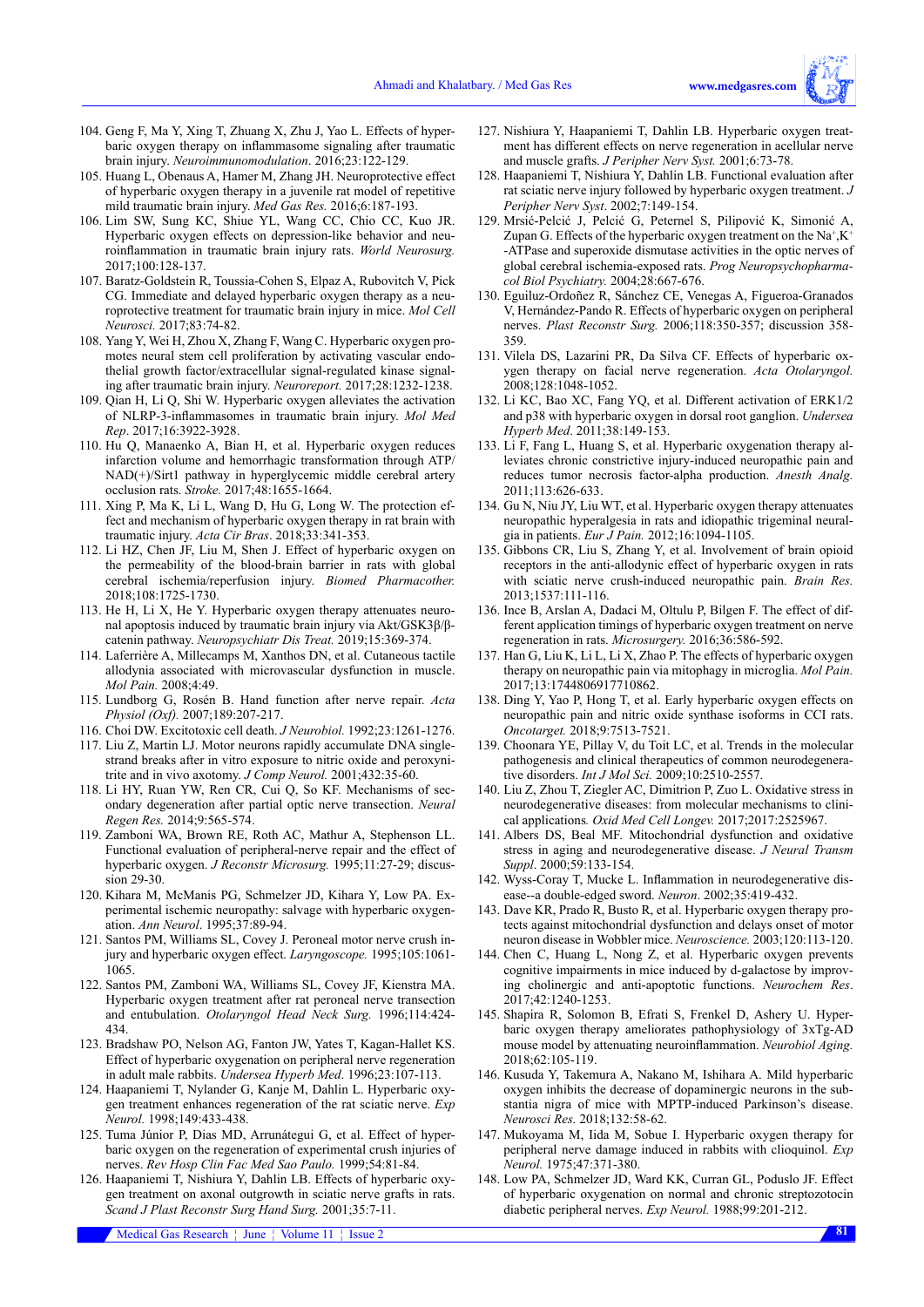- 149. Aydin A, Ozden BC, Karamürsel S, Solakoğlu S, Aktaş S, Erer M. Effect of hyperbaric oxygen therapy on nerve regeneration in early diabetes. *Microsurgery.* 2004;24:255-261.
- 150. Gilmer B, Kilkenny J, Tomaszewski C, Watts JA. Hyperbaric oxygen does not prevent neurologic sequelae after carbon monoxide poisoning. *Acad Emerg Med.* 2002;9:1-8.
- 151. Huang KL, Wu JN, Lin HC, Mao SP, Kang B, Wan FJ. Prolonged exposure to hyperbaric oxygen induces neuronal damage in primary rat cortical cultures. *Neurosci Lett*. 2000;293:159-162.
- 152. Günther A, Manaenko A, Franke H, et al. Early biochemical and histological changes during hyperbaric or normobaric reoxygenation after in vitro ischaemia in primary corticoencephalic cell cultures of rats. *Brain Res.* 2002;946:130-138.
- 153. Zhang XY, Yang YJ, Xu PR, et al. The role of β-catenin signaling pathway on proliferation of rats neural stem cells after hyperbaric oxygen therapy in vitro. *Cell Mol Neurobiol.* 2011;31:101-109.
- 154. Huang G, Diao J, Yi H, Xu L, Xu J, Xu W. Signaling pathways involved in HSP32 induction by hyperbaric oxygen in rat spinal neurons. *Redox Biol.* 2016;10:108-118.
- 155. Schulze J, Kaiser O, Paasche G, et al. Effect of hyperbaric oxygen on BDNF-release and neuroprotection: Investigations with human mesenchymal stem cells and genetically modified NIH3T3 fibroblasts as putative cell therapeutics. *PLoS One.* 2017;12:e0178182.
- 156. Chen C, Yang Y, Yao Y. HBO Promotes the differentiation of neural stem cells via interactions between the Wnt3/β-Catenin and BMP2 signaling pathways. *Cell Transplant.* 2019;28:1686-1699.
- 157. Feng JJ, Li YH. Effects of hyperbaric oxygen therapy on depression and anxiety in the patients with incomplete spinal cord injury (a STROBE-compliant article). *Medicine (Baltimore).* 2017;96:e7334.
- 158. Sun L, Zhao L, Li P, et al. Effect of hyperbaric oxygen therapy on HMGB1/NF-κB expression and prognosis of acute spinal cord injury: A randomized clinical trial. *Neurosci Lett.* 2019;692:47-52.
- 159. Nighoghossian N, Trouillas P, Adeleine P, Salord F. Hyperbaric oxygen in the treatment of acute ischemic stroke. *A double-blind pilot study. Stroke.* 1995;26:1369-1372.
- 160. Rockswold SB, Rockswold GL, Vargo JM, et al. Effects of hyperbaric oxygenation therapy on cerebral metabolism and intracranial pressure in severely brain injured patients. *J Neurosurg.* 2001;94:403-411.
- 161. Ren H, Wang W, Ge Z. Glasgow Coma Scale, brain electric activity mapping and Glasgow Outcome Scale after hyperbaric oxygen treatment of severe brain injury. *Chin J Traumatol.* 2001;4:239- 241.
- 162. Shi XY, Tang ZQ, Xiong B, et al. Cerebral perfusion SPECT imaging for assessment of the effect of hyperbaric oxygen therapy on patients with postbrain injury neural status. *Chin J Traumatol*. 2003;6:346-349.
- 163. Golden Z, Golden CJ, Neubauer RA. Improving neuropsychological function after chronic brain injury with hyperbaric oxygen. *Disabil Rehabil.* 2006;28:1379-1386.
- 164. Nakamura T, Kuroda Y, Yamashita S, et al. Hyperbaric oxygen therapy for consciousness disturbance following head injury in subacute phase. *Acta Neurochir Suppl.* 2008;102:21-24.
- 165. Efrati S, Fishlev G, Bechor Y, et al. Hyperbaric oxygen induces late neuroplasticity in post stroke patients--randomized, prospective trial. *PLoS One*. 2013;8:e53716.
- 166. Rockswold SB, Rockswold GL, Zaun DA, Liu J. A prospective, randomized phase II clinical trial to evaluate the effect of combined hyperbaric and normobaric hyperoxia on cerebral metabolism, intracranial pressure, oxygen toxicity, and clinical outcome in severe traumatic brain injury. *J Neurosurg*. 2013;118:1317-1328.
- 167. Boussi-Gross R, Golan H, Fishlev G, et al. Hyperbaric oxygen therapy can improve post concussion syndrome years after mild traumatic brain injury - randomized prospective trial. *PLoS One.* 2013;8:e79995.
- 168. Xu Q, Fan SB, Wan YL, Liu XL, Wang L. The potential long-term neurological improvement of early hyperbaric oxygen therapy on hemorrhagic stroke in the diabetics. *Diabetes Res Clin Pract.* 2018;138:75-80.
- 169. Golan H, Makogon B, Volkov O, Smolyakov Y, Hadanny A, Efrati S. Imaging-based predictors for hyperbaric oxygen therapy outcome in post-stroke patients. Report 1. *Med Hypotheses*. 2020;136:109510.
- 170. Fischer BH, Marks M, Reich T. Hyperbaric-oxygen treatment of multiple sclerosis. A randomized, placebo-controlled, double-blind study. *N Engl J Med.* 1983;308:181-186.
- 171. Murata M, Suzuki M, Hasegawa Y, Nohara S, Kurachi M. Improvement of occipital alpha activity by repetitive hyperbaric oxygen therapy in patients with carbon monoxide poisoning: a possible indicator for treatment efficacy. *J Neurol Sci.* 2005;235:69-74.
- 172. Rockswold GL, Ford SE, Anderson DC, Bergman TA, Sherman RE. Results of a prospective randomized trial for treatment of severely brain-injured patients with hyperbaric oxygen. *J Neurosurg.*  1992;76:929-934.
- 173. Rusyniak DE, Kirk MA, May JD, et al. Hyperbaric oxygen therapy in acute ischemic stroke: results of the hyperbaric oxygen in acute ischemic stroke trial pilot study. *Stroke.* 2003;34:571-574.
- 174. Wolf G, Cifu D, Baugh L, Carne W, Profenna L. The effect of hyperbaric oxygen on symptoms after mild traumatic brain injury. *J Neurotrauma.* 2012;29:2606-2612.
- 175. Cifu DX, Hart BB, West SL, Walker W, Carne W. The effect of hyperbaric oxygen on persistent postconcussion symptoms. *J Head Trauma Rehabil*. 2014;29:11-20.
- 176. Cifu DX, Walker WC, West SL, et al. Hyperbaric oxygen for blastrelated postconcussion syndrome: three-month outcomes. *Ann Neurol.* 2014;75:277-286.
- 177. Walker WC, Franke LM, Cifu DX, Hart BB. Randomized, shamcontrolled, feasibility trial of hyperbaric oxygen for service members with postconcussion syndrome: cognitive and psychomotor outcomes 1 week postintervention. *Neurorehabil Neural Repair*. 2014;28:420-432.
- 178. Miller RS, Weaver LK, Bahraini N, et al. Effects of hyperbaric oxygen on symptoms and quality of life among service members with persistent postconcussion symptoms: a randomized clinical trial. *JAMA Intern Med.* 2015;175:43-52.
- 179. Steele J, Matos LA, Lopez EA, et al. A Phase I safety study of hyperbaric oxygen therapy for amyotrophic lateral sclerosis. *Amyotroph Lateral Scler Other Motor Neuron Disord.* 2004;5:250-254.
- 180. Steele J, Zutshi D, Bradley WG. Negative results of a phase II study of hyperbaric oxygen therapy for amyotrophic lateral sclerosis. *Amyotroph Lateral Scler.* 2007;8:274-275.
- 181. Barnes MP, Bates D, Cartlidge NE, French JM, Shaw DA. Hyperbaric oxygen and multiple sclerosis: short-term results of a placebo-controlled, double-blind trial. *Lancet*. 1985;1:297-300.
- 182. Neiman J, Nilsson BY, Barr PO, Perrins DJ. Hyperbaric oxygen in chronic progressive multiple sclerosis: visual evoked potentials and clinical effects. *J Neurol Neurosurg Psychiatry*. 1985;48:497- 500.
- 183. Wood J, Stell R, Unsworth I, Lance JW, Skuse N. A double-blind trial of hyperbaric oxygen in the treatment of multiple sclerosis. *Med J Aust*. 1985;143:238-240.
- 184. Wiles CM, Clarke CR, Irwin HP, Edgar EF, Swan AV. Hyperbaric oxygen in multiple sclerosis: a double blind trial. *Br Med J (Clin Res Ed)*. 1986;292:367-371.
- 185. Harpur GD, Suke R, Bass BH, et al. Hyperbaric oxygen therapy in chronic stable multiple sclerosis: double-blind study. *Neurology*. 1986;36:988-991.
- 186. Barnes MP, Bates D, Cartlidge NE, French JM, Shaw DA. Hyperbaric oxygen and multiple sclerosis: final results of a placebocontrolled, double-blind trial. *J Neurol Neurosurg Psychiatry.* 1987;50:1402-1406.
- 187. Kindwall EP, McQuillen MP, Khatri BO, Gruchow HW, Kindwall ML. Treatment of multiple sclerosis with hyperbaric oxygen. Results of a national registry. *Arch Neurol*. 1991;48:195-199.

*Date of submission: May 23, 2020 Date of decision: May 27, 2020 Date of acceptance: June 11, 2020 Date of web publication: March 26, 2021*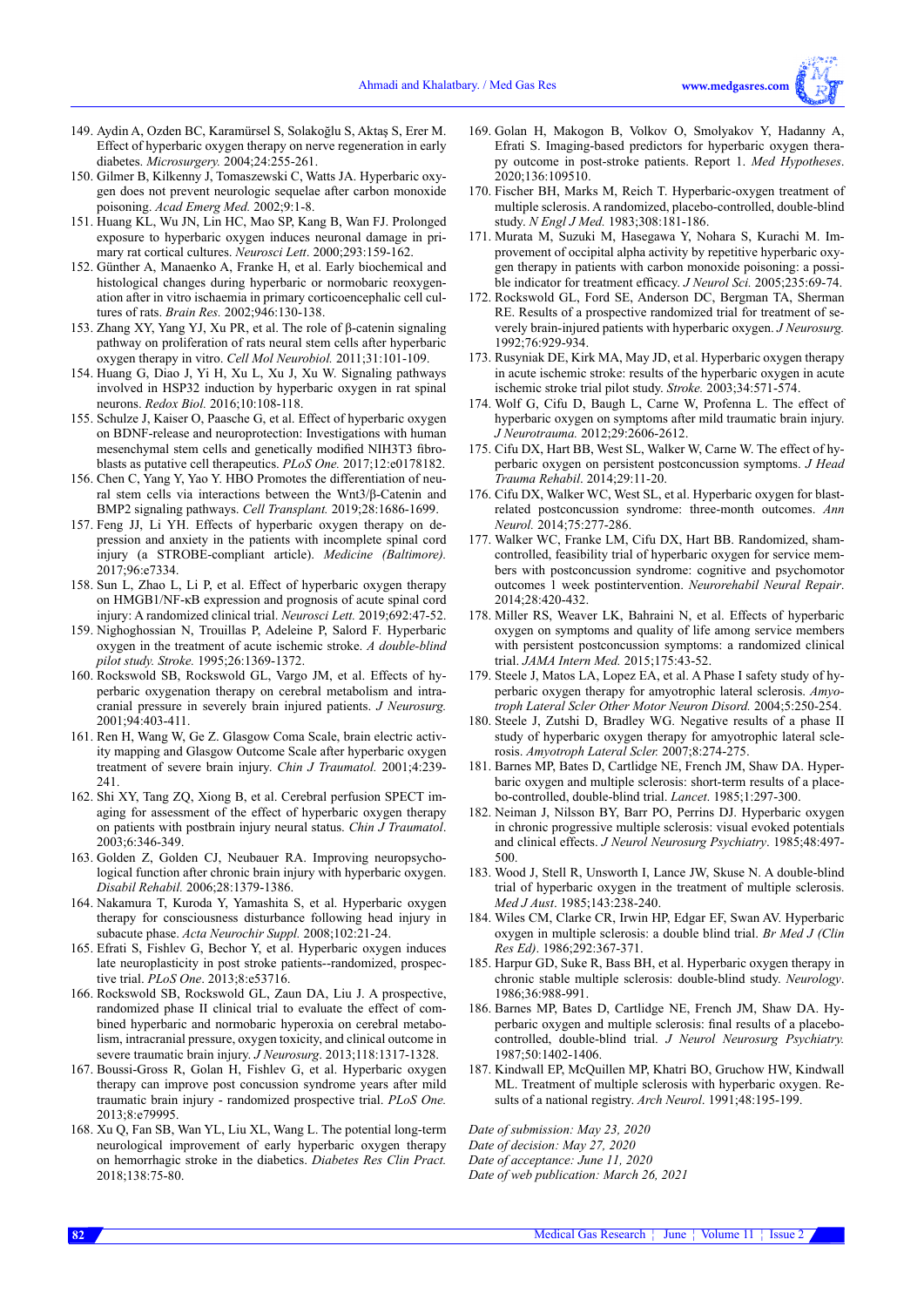

|  |  |  | Additional Table 1: Summary of studies regarding the effects of HBOT against spinal cord injury |  |  |
|--|--|--|-------------------------------------------------------------------------------------------------|--|--|
|--|--|--|-------------------------------------------------------------------------------------------------|--|--|

| Author                        | Year | <b>Model of injury</b>                | Therapy schedule                                                                                                                    | Finding                                                                                                                                                   | <b>Possible mechanism</b>                                                                |
|-------------------------------|------|---------------------------------------|-------------------------------------------------------------------------------------------------------------------------------------|-----------------------------------------------------------------------------------------------------------------------------------------------------------|------------------------------------------------------------------------------------------|
| Higgins et al. $^{23}$        | 1981 | Transdural<br>impact injury in<br>cat | 2 ATA for a period of 3 hours                                                                                                       | Preservation of marginally injured<br>neuronal elements of the spinal cord long<br>tracts                                                                 | Reversal of focal tissue hypoxia<br>or reduction of tissue edema                         |
| Murakami<br>et al. $^{24}$    | 2001 | Ischemia in<br>rabbit                 | 3 ATA for 1 h at 30 min after reperfusion                                                                                           | Attenuation of the selective motor neuron<br>death and improvement of neurologic<br>functions                                                             | Without providing possible<br>mechanisms                                                 |
| Huang et al. <sup>25,26</sup> | 2003 | Contusion in rat                      | 2.8 ATA for 1 h/day for 1 wk starting at 6 h<br>following injury                                                                    | Retained more sparing tissue and<br>improved neurological outcome                                                                                         | Without providing possible<br>mechanisms                                                 |
| Kahraman<br>et al. $27$       | 2007 | Clip compression<br>in rat            | 2.8 atmospheres twice daily for a total of eight<br>90 min-sessions                                                                 | Diminished TBARS, SOD and GSH-Px                                                                                                                          | Prevention of oxidative stress                                                           |
| Tai et al. <sup>28</sup>      | 2010 | Clip compression<br>in rat            | 2.5 ATA for 2 h immediately after SCI                                                                                               | Attenuating overproduction of IL-1 $\beta$ and<br>TNF- $\alpha$ , stimulating production of GDNF,<br>VEGF, and IL-10, attenuating hindlimb<br>dysfunction | Upregulation of growth factors                                                           |
| Dayan et al. $29$             | 2012 | Clip compression<br>in rat            | 2.80 ATA for 60 min daily for 5 d                                                                                                   | Decreasing SOD, NOS and NO,<br>improving functional recovery                                                                                              | Without providing possible<br>mechanisms                                                 |
| Yang et al. <sup>30</sup>     | 2013 | Contusion in rat                      | 2.5 ATA, twice daily at 12 h intervals                                                                                              | Reduced spinal cord edema, stabilized the<br>blood-spinal cord barrier, and promoted<br>recovery of neuronal function                                     | Down regulation of IL-6, MMP-<br>2, and MMP-9 and up regulation<br>of expression of VEGF |
| Huang et<br>al. <sup>3</sup>  | 2013 | Contusion in rat                      | 2 ATA, 30 min after SCI for 80 min once daily<br>for consecutive 24 d                                                               | Reduced the mRNA and protein<br>expression of iNOS and the serum NO<br>content, improved motor evoked potential<br>and locomotor recovery                 | Through the iNOS mRNA-iNOS-<br>NO signaling pathway                                      |
| Yang et al. <sup>31</sup>     | 2013 | Contusion in rat                      | 2.5 ATA, twice daily in the first 3 d at intervals<br>of 8 h, and reduced to once daily thereafter                                  | Down regulated HMGB1 and NF-KB                                                                                                                            | Anti-inflammatory activity                                                               |
| $Z$ hou et al. $32$           | 2013 | Contusion in rat                      | 2 ATA for 60 min twice daily for the first 3 d<br>and once daily for the following days                                             | Repair of damage spinal cord, improved<br>the hind limb functional recovery                                                                               | Upregulation of VEGF and<br>downregulation of HIF-1 $\alpha$                             |
| Tan et al. <sup>33</sup>      | 2014 | Contusion in rat                      | 2 ATA, 6 h after surgery for a 60 min once a<br>day                                                                                 | Decreased TLR2 and NF-KB expression<br>and histological scores as well as IL-1 $\beta$<br>and TNF- $\alpha$ levels                                        | Inhibiting inflammatory<br>responses                                                     |
| Yaman et<br>$al.^{34}$        | 2014 | Clip compression<br>in rat            | 2.4 ATA in two 90-min sessions for 5 d                                                                                              | Improved motor recovery, diminished<br>nitrite levels                                                                                                     | Without providing possible<br>mechanisms                                                 |
| Liu et al. <sup>35</sup>      | 2014 | Contusion in rat                      | 2.0 ATA twice per day for 3 d and then daily for<br>the following days consecutively after surgery                                  | Improved hindlimb motor function,<br>decreased histology scores                                                                                           | Changing VEGF and CX43<br>expression level                                               |
| Geng et al. $36$              | 2015 | Clip compression<br>in rat            | 2.8 atm for 90 min every 12 h                                                                                                       | Increased IL-4 and IL-13 levels, reduced<br>TNF- $\alpha$ and IFN- $\gamma$ levels, shifting the<br>macrophage phenotype from M1 to M2                    | Macrophage polarization                                                                  |
| Liang et al. $37$             | 2015 | Contusion in rat                      | 2 ATA for 60 min twice per day at 8 h intervals<br>for the first 3 d and daily thereafter immediately<br>after injury               | Compromised NALP-3, ASC and<br>caspase-1, mitigated IL-1 $\beta$ release                                                                                  | Inactivating NALP-3<br>inflammasome                                                      |
| Hou et al. <sup>38</sup>      | 2015 | Contusion in rat                      | 0.2 MPa at 0.01 MPa/min for 4 h after SCI,<br>four times daily for 3 d                                                              | Improved motor function scores and<br>increased myelinated nerve fibers                                                                                   | Reducing apoptosis and<br>expression of MMP-9/2                                          |
| Liu et al. <sup>39</sup>      | 2015 | Contusion in rat                      | 2.0 ATA 6 h after surgery for 60 min once a day                                                                                     | Decreased CHOP and caspase-12 and<br>caspase-3, improved neurological<br>function                                                                         | Inhibiting ER stress induced<br>apoptosis                                                |
| Liu et al. <sup>40</sup>      | 2015 | Contusion in rat                      | 2.0 ATA 6 hours after surgery, once daily for 60<br>minutes                                                                         | Increased GRP78 level, decreased JNK<br>and suppressed caspase-3 activation,<br>improved hind limb motor function                                         | Inhibiting the ERS response                                                              |
| Kang et<br>al. <sup>41</sup>  | 2015 | Contusion in rat                      | 2.5 ATA once daily, 24 h after the injury                                                                                           | Reduced HMGB1, TLR4, and NF-KB,<br>improved locomotor function                                                                                            | Decreasing inflammatory process                                                          |
| Sun et al. $43$               | 2016 | Contusion in rat                      | 2.0 ATA for 90-100 min with inter-vales of 15<br>min, once per day                                                                  | Upregulated Beclin-1 and LC3II,<br>improved locomotor function                                                                                            | Enhancing autophagy expression                                                           |
| Wang et al. <sup>44</sup>     | 2016 | Contusion in rat                      | 2.0 ATA 60 min once daily                                                                                                           | Inhibited RAGE and MCP-1, improved<br>locomotor function                                                                                                  | Relieving secondary<br>inflammatory responses                                            |
| Sun et al. <sup>45</sup>      | 2017 | Contusion in rat                      | 3 ATA for 60 min, began at 2 h after SCI, once<br>a day for 5 d                                                                     | Increased SOD activities and decreased<br>MDA levels, improved locomotor<br>function, less cystic degeneration                                            | Increasing oxygen free radical<br>scavenging and reducing lipid<br>oxidation             |
| Sun et al. <sup>46</sup>      | 2018 | Contusion in rat                      | 2.0 ATA immediately after surgery for 1 h                                                                                           | Improved neuronal function and FA                                                                                                                         | Without providing possible<br>mechanisms                                                 |
| Ying et al. <sup>47</sup>     | 2019 | Contusion in rat                      | 2.0 ATA at 6 h after surgery for 90 min                                                                                             | Ameliorated neurological impairment,<br>decreased TUNEL reaction, suppressed<br>dendritic/synaptic degeneration                                           | Upregulating the BDNF/TrkB<br>signaling pathways                                         |
| Meng et al. $48$              | 2019 | Contusion in rat                      | 2.0 ATA for twice a day at 12-h intervals for 3<br>consecutive days and thereafter once a day                                       | Improved functional recovery                                                                                                                              | Activating SDF-1/CXCR4 axis<br>and promoting BDNF expression                             |
| Zhou et<br>al. <sup>49</sup>  | 2019 | Contusion in rat                      | 2 ATA for 60 min, three consecutive courses<br>and each course lasted 10 d, once a day                                              | Improved functional recovery, inhibited<br>iNOS, COX-2, GFAP and NG2                                                                                      | Inhibiting inflammation and glial<br>scar formation                                      |
| Liu et al. <sup>50</sup>      | 2019 | Contusion in rat                      | 2.0 ATA for 60 min, 6 h after injury twice per<br>day at 8 h intervals for the first 3 d and then<br>daily for the consecutive days | Recovery of locomotor function                                                                                                                            | Without providing possible<br>mechanisms                                                 |

Note: 1 AIA = 101.325 kPa. ASC: Apoptosis-associated speck-like protein; AIA: atmosphere absolute; BDNF: brain-derived neurotrophic factor; CHOP: CCAAI-enhancer-binding protein homologous<br>protein; COX-2: cyclooxygenase-2; VEGF: vascular endothelial growth factor.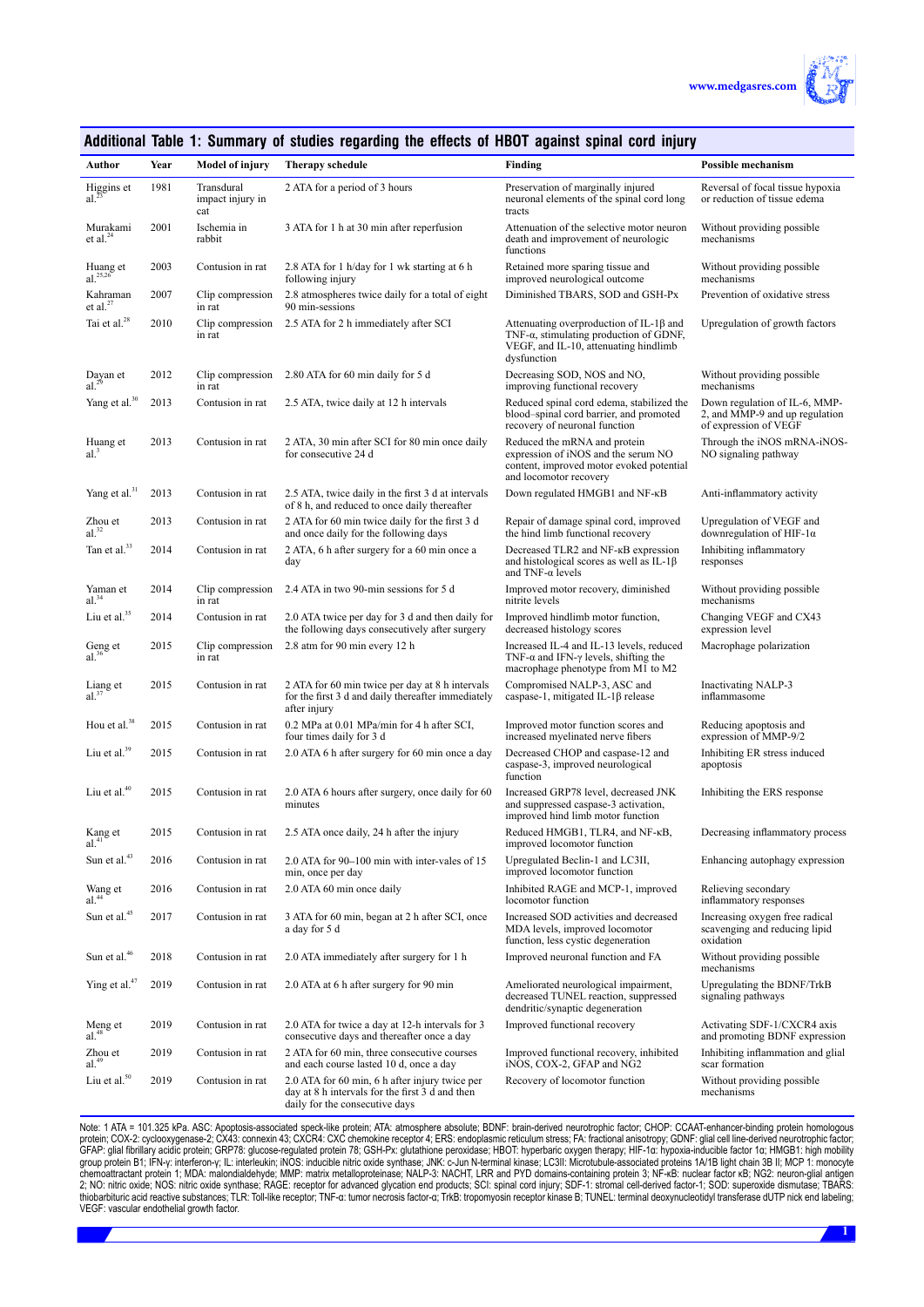

# **Additional Table 2: Summary of studies regarding the effects of HBOT against brain injury**

| Author                               | Year | <b>Model of injury</b>                                                                   | Therapy schedule                                                                                                                        | <b>Finding</b>                                                                                                                                               | <b>Possible mechanism</b>                                                                           |
|--------------------------------------|------|------------------------------------------------------------------------------------------|-----------------------------------------------------------------------------------------------------------------------------------------|--------------------------------------------------------------------------------------------------------------------------------------------------------------|-----------------------------------------------------------------------------------------------------|
| Weinstein et al. $54$                | 1986 | Cerebral ischemia in<br>gerbil                                                           | 1.5 ATA for 15 min                                                                                                                      | Decreased ischemic neuronal damage and mortality<br>rate                                                                                                     | Without providing possible<br>mechanisms                                                            |
| Mink et al. <sup>55</sup>            | 1995 | Global cerebral ischemia<br>in rabbit                                                    | 2.8 ATA for 75 min                                                                                                                      | Increased oxidized glutathione and the ratio of<br>oxidized glutathione to reduced glutathione, promoted<br>cortical somatosensory evoked potential recovery | Without providing possible<br>mechanisms                                                            |
| Mink et al. <sup>56</sup>            | 1995 | Global cerebral ischemia<br>in rabbit                                                    | 2.8 ATA for five cycles of<br>oxygen and air, each for 20<br>and 5 min                                                                  | Reduced brain vascular permeability and cerebral<br>blood flow                                                                                               | Without providing possible<br>mechanisms                                                            |
| Chang et al. <sup>58</sup>           | 2000 | Cerebral ischemia in rat                                                                 | 3 atm, $2 \times 90$ min at a 24-h<br>intervals                                                                                         | Reduced ischemic brain damage and behavioral<br>dysfunctions                                                                                                 | Without providing possible<br>mechanisms                                                            |
| Atochin et al. $59$                  | 2000 | Temporary MACO                                                                           | 2.8 atm for 45 min before<br>ischemia                                                                                                   | Reduced MPO concentration, functional neurologic<br>deficits, and cerebral infarct volume                                                                    | Inhibiting neutrophil<br>sequestration                                                              |
| Badr et al. $\rm ^{60}$              | 2001 | Temporary MACO                                                                           | 3 ATA for 1 h                                                                                                                           | Decreased glucose, pyruvate, and glutamate                                                                                                                   | Regulating brain energy<br>metabolites and excitatory amino<br>acids                                |
| Yang et al. <sup>61</sup>            | 2001 | Transient forebrain<br>ischemia in rat                                                   | $2.5$ ATA for $2 h$                                                                                                                     | Increased cell survival                                                                                                                                      | Reducing down-regulation of the<br>NT-3 mRNA level                                                  |
| Badr et al. <sup>62</sup>            | 2001 | <b>Transient MACO</b>                                                                    | 3 ATA for 1 h                                                                                                                           | Decreased infarcted area in the 3- and 6-h HBOT<br>groups, increased infarcted area in the 12- and 23-h<br>therapy groups                                    | Without providing possible<br>mechanisms                                                            |
| Yin et al. <sup>63</sup>             | 2002 | Transient focal cerebral<br>ischemia in rat                                              | 3 ATA for 1 h, at 6 h after<br>reperfusion                                                                                              | Reduces infarct area                                                                                                                                         | Inhibition of COX-2 over-<br>expression                                                             |
| Yang et al. <sup>64</sup>            | 2002 | Transient focal cerebral<br>ischemia in rat                                              | 2.8 ATA during ischemia                                                                                                                 | Reduced edema and neuronal shrinkage                                                                                                                         | Reduction of dopamine                                                                               |
| Yin et al. $65$                      | 2003 | Focal cerebral ischemia<br>in rat                                                        | 2.5 ATA for 2 h, at 6 h after<br>reperfusion                                                                                            | Reduced brain infarction and improved neurologic<br>scores                                                                                                   | Preventing apoptotic death                                                                          |
| Mrsić-Pelcić<br>et al. <sup>66</sup> | 2004 | Global cerebral ischemia<br>in rat                                                       | Not available                                                                                                                           | Enhanced SOD activity and preserved Na <sup>+</sup> ,K <sup>+</sup> -ATPase<br>activity                                                                      | Without providing possible<br>mechanisms                                                            |
| Palzur et al. <sup>67</sup>          | 2004 | Brain contusion in rat                                                                   | 2.8 ATA for two<br>consecutive sessions of 45<br>min each, 3 h after injury<br>and thereafter twice every<br>day for 3 consecutive days | Reduced the number of TUNEL positive cells and the<br>volume of the lesion                                                                                   | Without providing possible<br>mechanisms                                                            |
| Veltkamp et<br>$al.$ $68,69$         | 2005 | Focal cerebral ischemia<br>in rat                                                        | 3.0 ATA for 1 h                                                                                                                         | Reduced volume of abnormal DWI signal and<br>lesion size on T2w, increased BBB permeability and<br>vasogenic edema                                           | Without providing possible<br>mechanisms                                                            |
| Yin and<br>Zhang <sup>70</sup>       | 2005 | Transient focal ischemia<br>in rat                                                       | 2.5 ATA for 2 h per day,<br>repeated daily for 6 d                                                                                      | Decreased infarct ratio and ameliorated neurological<br>deficits                                                                                             | Without providing possible<br>mechanisms                                                            |
| Vlodavsky et<br>$al.^{71}$           | 2005 | Cerebral contusion in rat                                                                | Not available                                                                                                                           | Decreased apoptosis and reduced TUNEL-positive<br>cells                                                                                                      | Increasing Bcl-2 and Bcl-xL                                                                         |
| Rogatsky et al. <sup>72</sup>        | 2005 | Severe traumatic brain<br>injury in rat                                                  | 1.5 ATA for 60 min<br>beginning 2 h after FPBI                                                                                          | Diminished ICP elevation rate and decreased mortality<br>level                                                                                               | Without providing possible<br>mechanisms                                                            |
| Veltkamp et<br>$al.^{73}$            | 2006 | Transient focal cerebral<br>ischemia in rat                                              | 3.0 ATA for 1 h With a<br>delay of 45 min after<br>filament introduction                                                                | Preserved integrity of the BBB                                                                                                                               | Attenuating degradation of<br>laminin-5 and blocked MMP-9<br>upregulation                           |
| Calvert et<br>$al^{74}$              | 2006 | Hypoxia-ischemia in rat                                                                  | $2.5$ ATA for $2 h$                                                                                                                     | Increased GLUT-1, GLUT-3, LDH, and Ald, decreased<br>HIF-1 $\alpha$ -p53 interaction and p53 expression                                                      | Alteration of the HIF-1 $\alpha$<br>phenotype                                                       |
| Liu et al. <sup>76</sup>             | 2006 | Traumatic brain injury in<br>rat                                                         | Not available                                                                                                                           | Alleviated neuronal apoptosis                                                                                                                                | Reducing Cyt C and Bax and up-<br>regulating Bcl-2                                                  |
| Vlodavsky et<br>al.77                | 2006 | Traumatic brain injury in<br>rat                                                         | 2.8 ATA, two sessions of<br>45 min each                                                                                                 | Decreased neutrophilic inflammatory infiltration,<br>MMP-9 expression, and TUNEL-positive cells                                                              | Without providing possible<br>mechanisms                                                            |
| Henninger et<br>$al.^{78}$           | 2006 | Embolic model of focal<br>cerebral ischemia with<br>partially spontaneous<br>reperfusion | 2.5 ATA for 60 min<br>beginning 180 min after<br>MCAO                                                                                   | Reduced infarct volume                                                                                                                                       | Without providing possible<br>mechanisms                                                            |
| Qin et al. <sup>79</sup>             | 2007 | Focal transient cerebral<br>ischemia                                                     | 3 ATA for 1 h, 30 min after<br>MACO                                                                                                     | Reduces BBB disruption, hemorrhagic transformation,<br>mortality, and infarct volume and swelling                                                            | Without providing possible<br>mechanisms                                                            |
| Harch et al. <sup>80</sup>           | 2007 | Chronic traumatic brain<br>injury in rat                                                 | $1.5$ ATA, 7 d/wk                                                                                                                       | Improved cognitive function                                                                                                                                  | Increasing hippocampus vascular<br>density                                                          |
| Zhou et al. <sup>81</sup>            | 2007 | Lateral fluid-percussion<br>injury                                                       | 1 h of hyperbaric oxygen<br>plus 3 h of normobaric<br>100% oxygen                                                                       | Increased cerebral ATP, improved cognitive recovery<br>and reduced hippocampal neuronal cell loss                                                            | Without providing possible<br>mechanisms                                                            |
| Hou et al. <sup>82</sup>             | 2007 | Middle cerebral artery<br>occlusion in rat                                               | 2.0 ATA for 60 min                                                                                                                      | $pO(2)$ not show an increase in the ischemic or normal<br>hemispheres despite decreasing the infarct size                                                    | Without providing possible<br>mechanisms                                                            |
| Soustiel et al. <sup>83</sup>        | 2008 | Cortical contusion in rat                                                                | Not available                                                                                                                           | Reduced TSPO expressing and TUNEL positive cells                                                                                                             | Negative regulation of the<br>proapoptotic function of<br>mitochondrial TSPO                        |
| Yang et al. <sup>12</sup>            | 2010 | Middle cerebral artery<br>occlusion in rat                                               | 2.8 ATA for 1 h during<br>ischemia                                                                                                      | Alleviated brain injury                                                                                                                                      | Reducing hydroxyl free radical<br>formation and glutamate release                                   |
| Zhao et al. <sup>87</sup>            | 2011 | Cerebral ischemia-<br>reperfusion in rat                                                 | $0.25$ MPa for 60 min<br>and ventilated with pure<br>oxygen for 10 min at<br>intervals                                                  | Decreased permeability of the BBB                                                                                                                            | Reducing MMPs activity and<br>augmenting claudins expression                                        |
| Lin et al. <sup>13</sup>             | 2012 | Traumatic brain<br>injury in rat                                                         | 2.0 ATA for 1 h/d for three<br>consecutive days                                                                                         | Reduced motor and cognitive dysfunction, cerebral<br>infarction and apoptosis                                                                                | Inhibiting activated inflammation<br>and gliosis, stimulating both<br>angiogenesis and neurogenesis |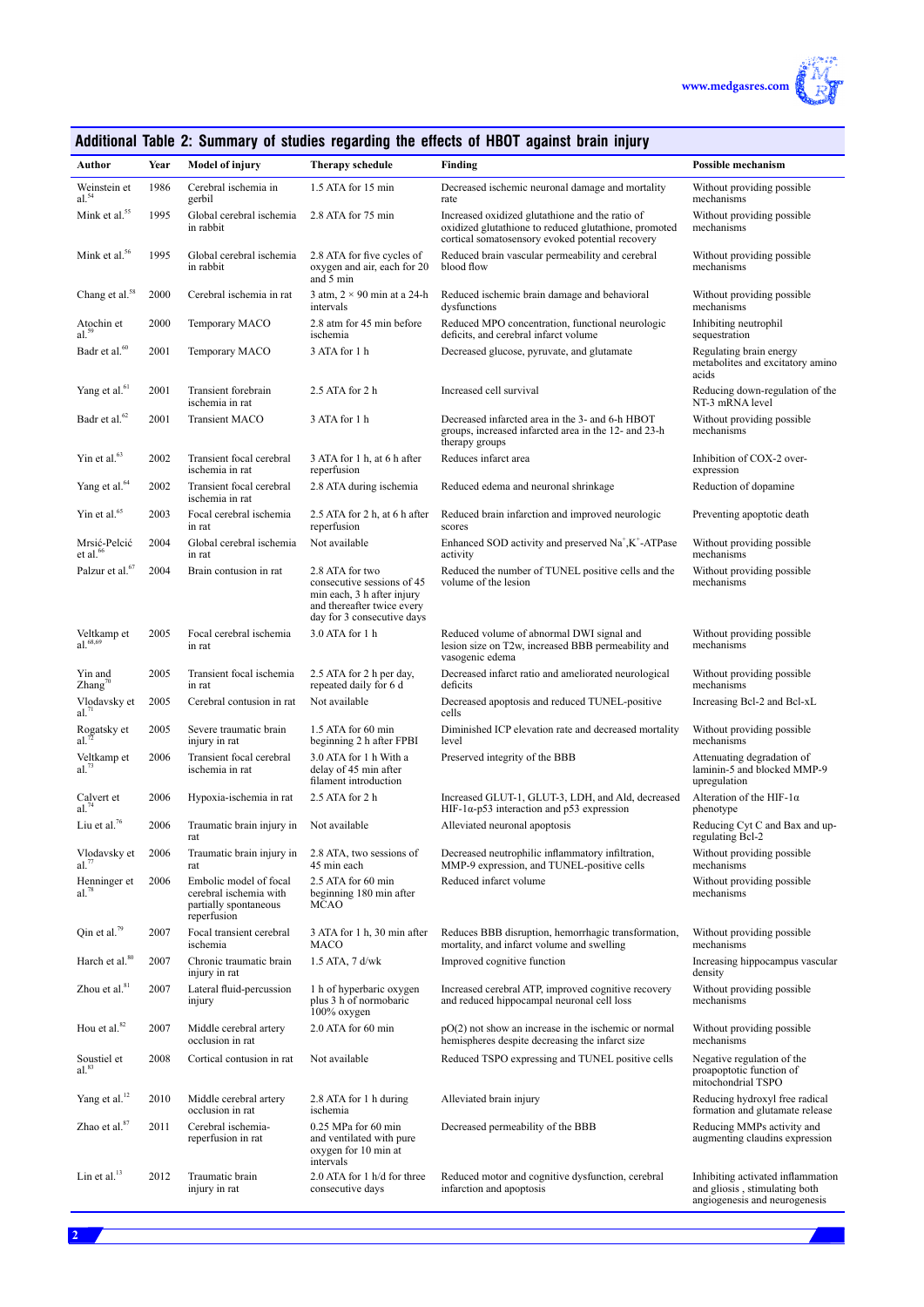

#### **Additional Table 2: Continued**

| Author                               | Year | Model of injury                                            | <b>Therapy schedule</b>                                                                                                              | <b>Finding</b>                                                                                                                                                                         | <b>Possible mechanism</b>                                                                                                    |
|--------------------------------------|------|------------------------------------------------------------|--------------------------------------------------------------------------------------------------------------------------------------|----------------------------------------------------------------------------------------------------------------------------------------------------------------------------------------|------------------------------------------------------------------------------------------------------------------------------|
| Lim et<br>al. <sup>88</sup>          | 2013 | Traumatic brain<br>injury in rat                           | 2.0 ATA at 1 h or 8 h after TBI                                                                                                      | Attenuated cerebral infarction, reduced microglial<br>activation, $TNF-\alpha$ expression, and neuronal apoptosis                                                                      | Attenuating microgliosis and<br>proinflammatory cytokine<br>expression                                                       |
| Brkic et<br>$al.$ <sup>89</sup>      | 2012 | Cortical ablation<br>in rat                                | 2.5 ATA for 60 min, once a day for<br>10d                                                                                            | Recovered motor functions, enhanced recovery of<br>muscle strength, induced over-expression of GAP43<br>and SYP                                                                        | Intensify neuroplastic responses<br>by promoting axonal sprouting<br>and synapse remodeling                                  |
| Wang et<br>$al.^{90}$                | 2012 | Acute transient focal<br>cerebral ischemic rat             | 3 ATA for 1 h, starting at 3 h post<br>brain ischemia                                                                                | Reduced infarct volume and activated astrocyte,<br>increased glutathione level                                                                                                         | Decreasing oxidative stress                                                                                                  |
| Liu et al.91                         | 2013 | Neonatal hypoxia-<br>ischemia in rat                       | 2.5 ATA for 90 min, 1 h after<br>hypoxia exposure                                                                                    | Improved neurobehavioral functions especially<br>for cognitive performances, reduced lesion size,<br>decreased expression of caspase-3 positive cells and<br>nuclear AIF translocation | Suppression of apoptosis                                                                                                     |
| Hu et al. <sup>92</sup>              | 2014 | Middle cerebral<br>artery occlusion in rat                 | 2.5 ATA starting at 7 d after MCAO<br>for 3 sessions, each session was 1.5<br>h daily for consecutive 7 d followed<br>with 5 d break | Promoted neurogenesis and improved<br>neurofunctional recovery, increased ROS and HIF-<br>$1\alpha$ , and up-regulated neurogenin-1, doublecortin and<br>synapsin-1                    | Mediated by $ROS/HIF-1\alpha/$<br>β-catenin pathway                                                                          |
| Chen et<br>$al.^{94}$                | 2014 | Traumatic brain<br>injury in mice                          | 2.0 ATA for 1 h                                                                                                                      | Reduced lesion volume and cerebral edema,<br>improved neurological status, attenuated apoptosis<br>and inflammation, improved BBB                                                      | enhancing serumal and cerebral<br>IL-10 protein levels                                                                       |
| Zhang et<br>$al.^{96}$               | 2014 | Blast-induced<br>traumatic brain<br>injury model in rabbit | 2.0 ATA once, 12 h after injury                                                                                                      | Promoted metabolism of local neurons,<br>inhibited brain edema, protected BBB integrity,<br>decreased cell apoptosis, and inhibited inflammatory<br>response                           | Without providing possible<br>mechanisms                                                                                     |
| Kraitsy et<br>al.97                  | 2014 | Traumatic brain<br>injury in rat                           | Repeated 2.2 atm for 1 h at days<br>1–21 following trauma induction                                                                  | Regressed neurological impairment, increased myelin<br>basic protein isoforms, PLP expression and myelin                                                                               | Pronounced remyelination                                                                                                     |
| Wee et al. $14$                      | 2015 | Traumatic brain<br>injury in rat                           | 2.0 ATA for 1 h immediately after<br>TBI                                                                                             | Reduced TNF-a, neuronal damage, and neuronal<br>apoptosis, attenuated TGIF and increased TGF- $\beta$ 1                                                                                | Decreasing proinflammatory<br>cytokine and TGIF, and<br>increasing TGF- $\beta$ 1 leading to<br>decreased neuronal apoptosis |
| Liu et al. <sup>99</sup>             | 2015 | Traumatic brain<br>injury in rat                           | 2 ATA for 60 min, 6 h after injury<br>once per day for 2 wk                                                                          | Improved post-TBI MWM performance                                                                                                                                                      | Reducing edema                                                                                                               |
| Pushkov et al. $101$                 | 2016 | Temporary middle<br>cerebral artery<br>occlusion in mouse  | 2.5 atmospheres pressure for 60 min                                                                                                  | Reduced edema and improved perfusion better than<br>TLR4 knockout                                                                                                                      | Without providing possible<br>mechanisms                                                                                     |
| Meng et al. $102$                    | 2016 | Traumatic brain<br>injury in rat                           | $0.12$ MPa for 60 min, 2 h after TBI,<br>twice with a 10 h interval                                                                  | Reduced caspase-3, TNF- $\alpha$ , IL-6 and IL-1 $\beta$ , reduced<br>apoptosis, improved neurological function                                                                        | Inhibition of the TLR4/NF-KB<br>signaling pathway                                                                            |
| Meng et al. $103$                    | 2016 | Traumatic brain<br>injury in rat                           | 0.12 MPa for 60 min, two therapies<br>were a 10-h period                                                                             | Increased Nrf2, HO-1, and NQO-1, reduced the<br>number of apoptotic and injured nerve cells,<br>improved neurological function scores                                                  | Up-regulation of the Nrf2<br>signaling pathway                                                                               |
| Geng et al. $104$                    | 2016 | Traumatic brain<br>injury in mice                          | Not available                                                                                                                        | Improved motor score and reduced brain edema,<br>suppressed protein expression of inflammasome<br>components, reduced IL-1 $\beta$ , IL-18 and HMGB1                                   | Inhibiting the activation of<br>inflammasome signaling                                                                       |
| Huang et<br>$al.$ <sup>105</sup>     | 2016 | Repetitive<br>mild traumatic<br>brain injury in rat        | 1 h/d for 3 d at 2 ATA consecutively,<br>starting at 1 d after initial injury                                                        | Improved cumulative tissue damage                                                                                                                                                      | Without providing possible<br>mechanisms                                                                                     |
| Lim et<br>$al.$ <sup>106</sup>       | 2017 | Traumatic brain<br>injury in rat                           | 2.0 ATA for 60 min immediately<br>after TBI for 3 d                                                                                  | Attenuated TBI-induced depression-like behavior,<br>reduced neuronal apoptosis, marker OX42 activation,<br>and TNF- $\alpha$ expression                                                | Attenuating neuroinflammation                                                                                                |
| Baratz-<br>Goldstein<br>et al. $107$ | 2017 | Traumatic brain<br>injury in mice                          | HBOT for 4 consecutive days, at<br>3 h and 7 d post-injury                                                                           | Improved learning abilities, decreased neuronal<br>loss and reactive astrocytes, increased myelin basic<br>protein                                                                     | Without providing possible<br>mechanisms                                                                                     |
| Yang et<br>$al.$ <sup>108</sup>      | 2017 | Traumatic brain<br>injury in rat                           | 3 atmospheres for 1 h, once daily<br>for 7 consecutive days                                                                          | Improved neurological function, promoted NSC<br>proliferation and migration, increased VEGF,<br>VEGFR2, Raf-1, MEK1/2, and ERK 1/2 protein                                             | <b>Activating VEGF/ERK</b><br>signaling                                                                                      |
| Qian et al. $109$                    | 2017 | Traumatic brain<br>injury in mice                          | 2.0 ATA for 1 h, once daily for 7<br>consecutive days.                                                                               | Improved motor score and reduced brain edema,<br>reduced IL-1 $\beta$ and IL-18, suppressed<br>NLRP-3-inflammasome components                                                          | Modulating microglial<br>NLRP-3-inflammasome<br>signaling                                                                    |
| Hu et al. $110$                      | 2017 | Middle cerebral<br>artery in rat                           | 2 ATA for 1 h immediately after<br>ischemia                                                                                          | Increased ATP, and NAD+, and Sirt1, attenuated<br>hemorrhagic transformation and brain infarction,<br>improved neurological function                                                   | Activation of ATP/NAD+/Sirt1<br>pathway                                                                                      |
| $\lim_{\text{all}}$ et al.           | 2018 | Traumatic brain<br>injury in rat                           | 3 atmospheres ATA for 1 h in 12 h<br>interval for the following 3 d and a<br>total of six therapies                                  | Reduced c-fos, c-jun, Bax and weakened the<br>activation of Caspase-3, alleviated the decrease of<br>Bcl-2, promoted the expression of NGF, BDNF,<br>GDNF and NT-3                     | Without providing possible<br>mechanisms                                                                                     |
| Li et al. <sup>112</sup>             | 2018 | Global cerebral<br>ischemia-reperfusion<br>in rat          | $2.5$ atm for 60 min                                                                                                                 | Improved BBB permeability                                                                                                                                                              | Increasing caveolin-1 and tight<br>junction protein ZO-1                                                                     |
| He et al. $^{113}$                   | 2019 | Traumatic brain<br>injury in mice                          | 2.8 ATA for 90 min                                                                                                                   | Attenuated neuronal apoptosis                                                                                                                                                          | Akt/GSK3β/β-catenin pathway                                                                                                  |

Note:1 ATA (atm) = 101.325 kPa. AIF: Apoptosis Inducing Factor; Akt: protein kinase B; Ald: aldolase; ATA: atmosphere absolute; atm: atmospheric pressure; ATP: adenosine triphosphate; BBB: bloodbrain barrier; BDNF: brain-derived neurotrophic factor; COX-2: cyclooxygenase-2; Cyt C: cytochrome C; DWI; diffusion weighted imaging; ERK: extracellular signal-regulated kinase; FPBI: percussion brain injury; GAP43: growth Associated Protein 43; GDNF: glial cell line-derived neurotrophic factor; GLUT: glucose transporter; GSK3β: glycogen synthase kinase 3β; HBOT: hyperbaric oxygen therapy; HIF-1α: hypoxia-inducible factor 1α; HMGB1: high mobility group protein B1; HO-1: heme oxygenase 1; ICP: intracranial pressure; IL: interleukin; LDH: intracranial pressure; MACO: middle cerebral artery occlusion; MEK1/2: mitogen-activated protein kinase kinase 1/2; MMP: matrix metalloproteinase; MPO: myeloperoxidase; MWM: Morris water maze; NALP-3: NACHT, LRR and PYD domains-containing protein 3; NF-κB: nuclear tactor-κB; NGF: nerve growth tactor; NQO-1: quinine oxidoreductase 1; Nrf2: nuclear tactor erythroid 2-related tactor 2; NSC: neural stem cell; NT-3: neurotrophin-3; pO(2): partial pressure of oxygen; ROS: reactive oxygen species; SOD: superoxide dismutase; SYP: synaptophysin; TBI: traumatic brain injury; T2w: T2-weighted; TGF-β1: transforming growth factor-β1; TGIF: transforming growth interacting factor; TLR: Ioll-like receptor; TNF-α: tumor necrosis factor-α; TSPO: translocator protein; TUNEL: terminal deoxynucleotidyl transferase dUTP nick end labeling; VEGF: vascular endothelial growth factor; VEGFR2: vascular endothelial growth factor receptor 2; ZO-1: zonula occludens-1.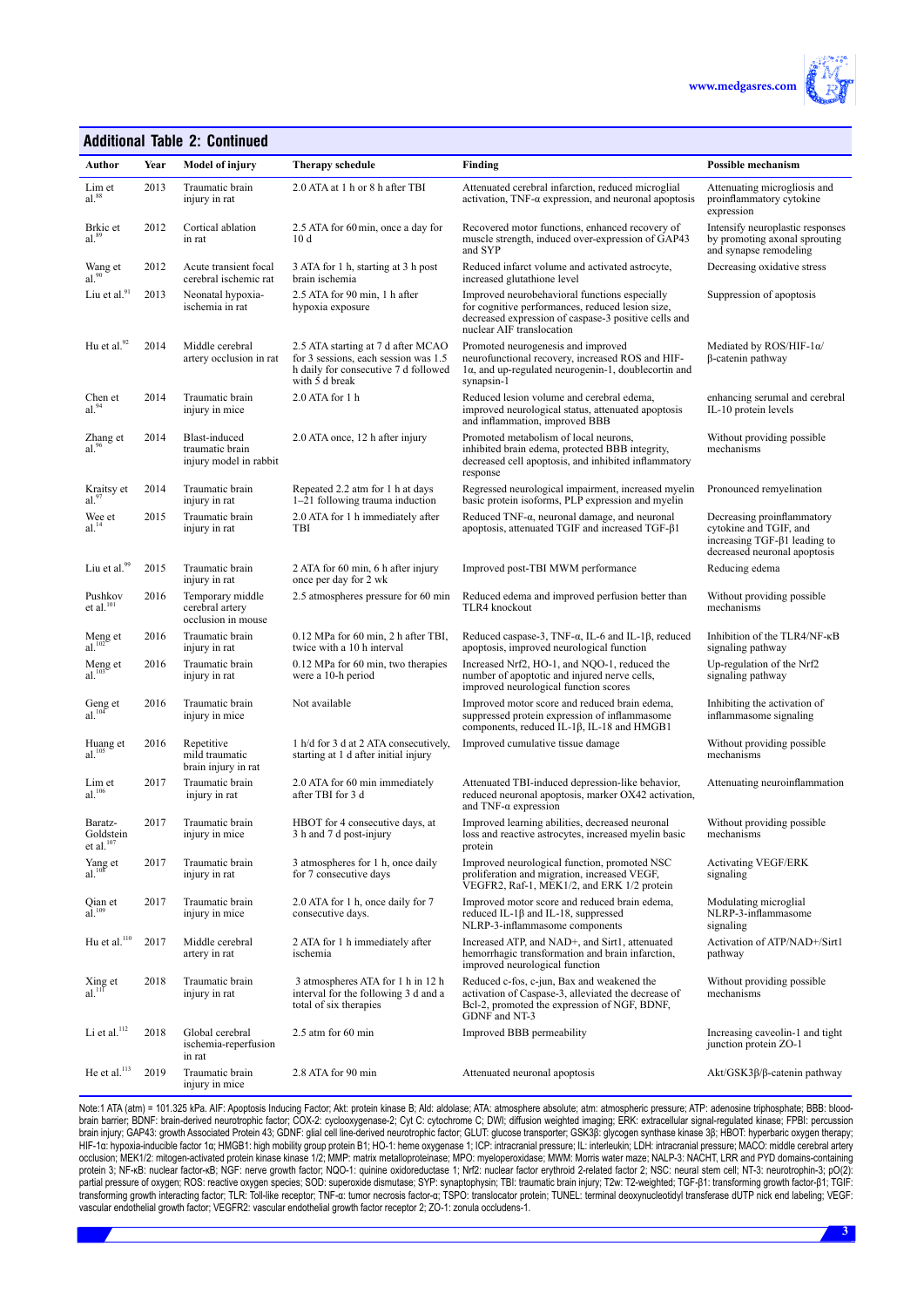

| <b>Author</b>                                           | Year | <b>Model of injury</b>                                 | Therapy schedule                                                                                                    | Finding                                                                                                                               | <b>Possible mechanism</b>                                              |
|---------------------------------------------------------|------|--------------------------------------------------------|---------------------------------------------------------------------------------------------------------------------|---------------------------------------------------------------------------------------------------------------------------------------|------------------------------------------------------------------------|
| Zamboni et al. <sup>119</sup>                           | 1995 | Transected-<br>devascularized<br>sciatic nerve in rat  | 2.5 ATA, twice daily for 1 wk                                                                                       | Improved sciatic function index                                                                                                       | Without providing<br>possible mechanisms                               |
| Kihara et al. <sup>120</sup>                            | 1995 | Ischemic sciatic<br>nerve injury in rat                | 2.5 atm for 2 h/d for 7 d beginning<br>within 30 min of ischemia                                                    | Rescued fibers from ischemic<br>degeneration                                                                                          | Without providing<br>possible mechanisms                               |
| Bradshaw et<br>$al.$ <sup>123</sup>                     | 1996 | Crushed sciatic<br>nerve in rabbit                     | 202, 242, and 303 kPa initiated 4 d<br>post injury                                                                  | Improved nerve morphology                                                                                                             | Without providing<br>possible mechanisms                               |
| Haapaniemi et<br>$al.$ <sup>124</sup>                   | 1998 | Crushed sciatic<br>nerve in rat                        | A series of 45-min exposures<br>at $3$ ATA at $0, 4$ , and $8$ h<br>postoperatively and then every 8 h              | Stimulated axonal outgrowth                                                                                                           | Without providing<br>possible mechanisms                               |
| Haapaniemi et<br>$al.$ <sup>12<math>\delta</math></sup> | 2001 | Sciatic nerve graft<br>in rat                          | 3.2 ATA for 45 min repeated at 4<br>and 8 h postoperatively and then<br>every 8 h until evaluation                  | Longer axonal outgrowth                                                                                                               | Without providing<br>possible mechanisms                               |
| Mrsić-Pelcić et<br>$al.$ <sup>129</sup>                 | 2004 | Global cerebral<br>ischemia                            | Not available                                                                                                       | Prevented ischemia-induced changes in<br>the $Na^+$ , $K^+$ -ATPase activity                                                          | Without providing<br>possible mechanisms                               |
| Eguiluz-Ordoñez<br>$et$ al. <sup>130</sup>              | 2006 | Sciatic nerve<br>transection in rat                    | Not available                                                                                                       | Increased axons and blood vessel<br>number                                                                                            | Without providing<br>possible mechanisms                               |
| Vilela et al. <sup>131</sup>                            | 2008 | Facial nerve crush<br>injury in rabbit                 | Not available                                                                                                       | Promoted the mean axonal diameter                                                                                                     | Without providing<br>possible mechanisms                               |
| Li et al. <sup>133</sup>                                | 2011 | Chronic constrictive<br>injury in rat                  | For 1 hat 2.4 atm once a day                                                                                        | Alleviated CCI-induced neuropathic pain                                                                                               | Reducing TNF- $\alpha$<br>production                                   |
| Han et al. <sup>8</sup>                                 | 2013 | Chronic<br>constriction injury<br>in rat sciatic nerve | Pre-HBO or post-HBO 12 h before<br>or after CCI at 0.25 MPa at a rate<br>of 0.0125 MPa/min for 60 min               | Increased mechanical withdrawal<br>threshold, extended thermal withdrawal<br>latency, decreased nNOS and iNOS                         | Regulation of spinal<br>NOS expression                                 |
| Gibbons et al. <sup>135</sup>                           | 2013 | Sciatic nerve crush<br>injury in rat                   | 3.5 ATA for 60 min                                                                                                  | Reduced allodynia                                                                                                                     | Through opioid<br>receptors                                            |
| Ince et al. <sup>136</sup>                              | 2016 | Sciatic nerve<br>transection in rat                    | Not available                                                                                                       | Best gait analysis and less fibrosis at<br>postoperative first hour                                                                   | Without providing<br>possible mechanisms                               |
| Han et al. <sup>137</sup>                               | 2017 | Chronic<br>constriction injury<br>in rat               | 0.25 MPa for 60 min, five times at<br>a frequency of once per day                                                   | Ameliorated pain-related behaviors,<br>decreased mitochondrial membrane<br>potential indexes, upregulated NIX and<br>BNIP3 expression | Upregulating<br>microglial<br>mitophagy                                |
| Shams et al. <sup>9</sup>                               | 2017 | Sciatic nerve<br>transection in rat                    | $2.0$ ATA, 60 min/d for 5<br>consecutive days beginning on 1 d<br>before and immediately after nerve<br>transaction | Decreased MDA, increased SOD and<br>CAT, attenuated caspase-3 and COX-2,<br>increased S100ß                                           | Antioxidative,<br>anti-inflammatory,<br>and anti-apoptotic<br>activity |
| Ding et al. <sup>138</sup>                              | 2018 | Chronic<br>construction injury<br>in rat               | 2.5 ATA for 60 min one day after<br>CCI for 5 consecutive days                                                      | Improved hyperalgesia                                                                                                                 | Decreasing iNOS<br>and nNOS                                            |

# **Additional Table 3: Summary of studies of the effects of HBOT against nerve injury**

Note: 1 ATA (atm) = 101.325 kPa. ATA: Atmosphere absolute; atm: atmospheric pressure; ATP: adenosine triphosphate; BNIP3: Bcl2 interacting protein 3; CAT: catalase; CCI: chronic constrictive injury; COX-2: cyclooxygenase-2; HBO: hyperbaric oxygen; HBOT: hyperbaric oxygen therapy; iNOS: inducible nitric oxide synthase; MDA: cyclooxygenase-2; NIX: Bcl2 interacting protein 3-like; nNOS: neuronal nitric oxide synthase; NOS: nitric oxide synthase; NR2B: N-methyl D-aspartate receptor subtype 2B; S100β: S100 calciumbinding protein B; SOD: superoxide dismutase; TNF-α: tumor necrosis factor-α.

| Additional Table 4: Summary of studies of the effects of HBOT against neurodegenerative diseases |      |                                                   |                                                               |                                                                                                                                                                                                                                                |                                                                                    |
|--------------------------------------------------------------------------------------------------|------|---------------------------------------------------|---------------------------------------------------------------|------------------------------------------------------------------------------------------------------------------------------------------------------------------------------------------------------------------------------------------------|------------------------------------------------------------------------------------|
| <b>Author</b>                                                                                    | Year | <b>Model of injury</b>                            | Therapy schedule                                              | Finding                                                                                                                                                                                                                                        | <b>Possible mechanism</b>                                                          |
| Dave et al. <sup>143</sup>                                                                       | 2003 | Wobbler mice                                      | 2 ATA for $1 \text{ h/d}$ for<br>30 d                         | Delayed the onset of disease, improved the rate<br>of respiration for complex IV in mitochondria                                                                                                                                               | Without providing<br>possible mechanisms                                           |
| Chen et al. $^{144}$                                                                             | 2017 | D-galactose induced<br>aging model in mice        | $0.25$ MPa for 60 min                                         | Improved behavioral performance                                                                                                                                                                                                                | Reducing oxidative stress<br>and blocking nuclear<br>factor- <sub>KB</sub> pathway |
| Shapira et al. <sup>145</sup>                                                                    | 2018 | $3xTg$ -induced<br>Alzheimer's disease<br>in mice | Not available                                                 | Reduced astrogliosis, microgliosis, IL-1 <sub>B</sub> , and<br>TNF- $\alpha$ , increased scavenger receptor A, arginase<br>1, IL-4, and IL-10, reduced hypoxia, amyloid<br>burden, and tau phosphorylation, ameliorated<br>behavioral deficits | Attenuating<br>neuroinflammation                                                   |
| Kusuda et al. $146$                                                                              | 2018 | MPTP-<br>induced Parkinson's<br>disease in mice   | 1317 hPa with<br>$45\%$ oxygen for 3 h,<br>three times a week | Decreased dopaminergic neuron loss                                                                                                                                                                                                             | Without providing<br>possible mechanisms                                           |

Note: 1 ATA = 101.325 kPa. ATA: Atmosphere absolute; HBOT: hyperbaric oxygen therapy; IL: interleukin; MPTP: 1-methyl-4-phenyl-1,2,3,6-tetrahydropyridine; TNF-α: tumor necrosis factor-α.